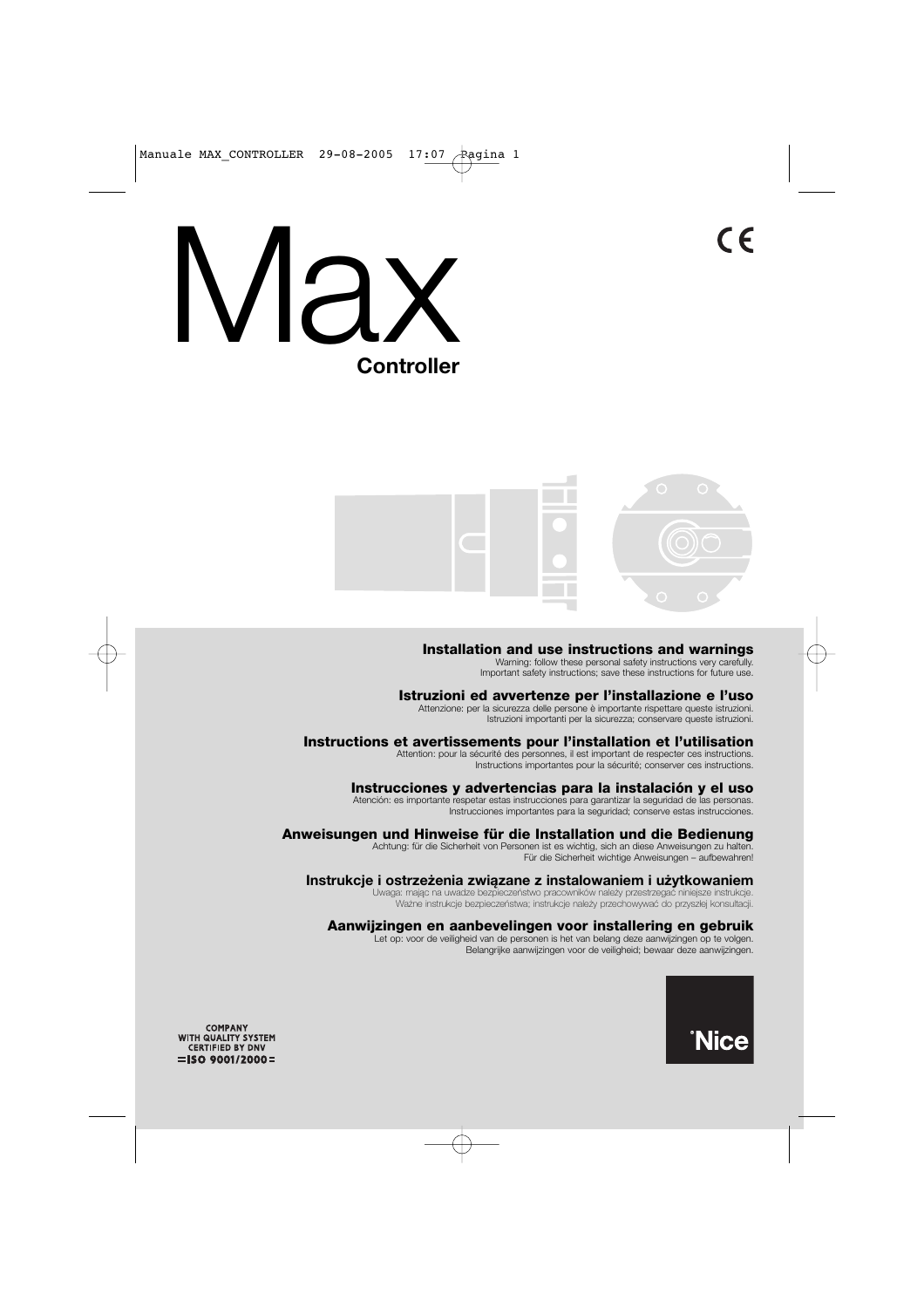#### **1 - SAFETY MEASURES AND WARNINGS**

**The present manual contains important safety instructions for the INSTALLATION and USE of the product.**

#### **INSTALLATION:**

**Warning – incorrect installation could cause serious injury. For this reason, all installation instructions contained in the present manual should be carefully followed during the working operations.**

#### **PRODUCT USE:**

**Warning – for the safety of persons, it is very important to follow these instructions carefully in the everyday use of the product. Keep this manual in a safe place for future reference.**

**INTRODUCTORY NOTE –** *The term "***tubular motor***" in this manual is used to identify the complete item that is comprised by the "Max Motor" (automation motor) and "Max Controller" (head of the motor).*

- The tubular motors of the Max line have been designed for the automation of roller shutters and awnings; any other use is improper and prohibited.
- The tubular motor must be installed by qualified technicians in accordance with the present safety standards and instructions.
- When choosing the type of tubular motor, the application characteristics of the automation system in relation to the rated torque value, the rotation speed and the operating time that are indicated on the technical data plate on the "Max Motor", must be taken into consideration.
- Since the installation requires that the tubular motor is fitted inside the roller of the roller shutter or awning to be automated, the following must be considered before proceeding: motors with torques up to 35Nm (included) can be fitted in rollers having a minimum diameter of 52 mm; motors with greater torques require rollers with a minimum diameter of 60 mm.
- Before installing the tubular motor, remove all unnecessary cables and deactivate all mechanisms that are not required for the motorised operation.
- The moving parts of the tubular motor must be protected if the motor is installed below 2.5 m from floor level or from another level where access to the motor is possible. The product should in any case be easily accessible for maintenance purposes.
- A horizontal distance of at least 40 cm must be guaranteed between the completely open awnings and an object in front of the said awning.
- The tubular motor must not be crushed, knocked, dropped or come into contact with any type of liquid; do not drill or apply screws throughout the length of the tubular motor (**Fig. 1**); avoid introducing pointed objects inside the "Max Motor" tube (e.g. screwdrivers) that could damage the motor and the electrical contacts.
- Do not apply screws during installation in the roller

section inside of which passes the tube of the "Max Motor": these could damage the tube.

- The power supply cable that is supplied with "Max" Controller" is made of PVC: this makes it suitable for internal installations. If on the other hand installation is outside, the cable needs to be protected by an insulating tube or alternatively the "Max controller" can be fitted using the special 05RN-F type cable for external use.
- Do not use more than one reverse switch for the same tubular motor and do not use one reverse switch to control more than one tubular motor (**Fig. 2**). If necessary use the Nice® "**TTE**" accessory.
- The tubular motor control switch must be fixed in an easily visible location but away from moving parts and at a height no less than 1.5 m.
- When the roller shutter or awning is in movement, make sure that there are no persons within the movement range.
- Do not activate the awning if work is being carried out close by such as window cleaning; if an automatic control is used, disconnect the power supply.
- Do not let children play with the fixed control device and keep the remote controls out of their reach.
- Regularly check the balancing springs and the wear of cables (if these mechanisms are present) and request the assistance of qualified technicians only for maintenance or possible repairs.

#### **2 - DESCRIPTION AND APPLICATIONS**

The Max line of Nice® tubular motors are made up of two parts: the present control device known as "**Max Controller**" that powers the motor and manages the limit switches (**Fig. 1-[B]**) and the motor known as "**Max Motor**" (**Fig. 1-[A]**), that is not included in the pack.

Different types of roller systems, such as roller shutters and awnings, can be automated when the two parts are placed together. Therefore the most suitable model must be chosen based on the type of application to be automated, which is done by reading the rated torque values, the rotation speed and the operating time that are indicated on the technical data plate.

The Max tubular motor has been designed for residential use guaranteeing a continues operating time of 4 minutes. In the event of overheating (due to continuous use), a heat protection device automatically cuts in, interrupting the power supply which is re-established as soon as the temperature drops to a normal level.

All "Max Motors" have a driving shaft at one end with a self-locking mechanism on the head for the coupling of the driving wheel. The motor is installed inside the shutter or awning roller and is capable of moving the roller both up and down. The "Max Controller" is equipped with an electromechanical limit switch that, suitably adjusted, interrupts the movement in correspondence with the desired position.

#### **3 - INSTALLATION**

**Warning – incorrect installation could cause serious injury.**

**Warning – before it is possible to install the "Max Controller" it must be assembled together with the "Max Motor" (Fig. 3-[A]).**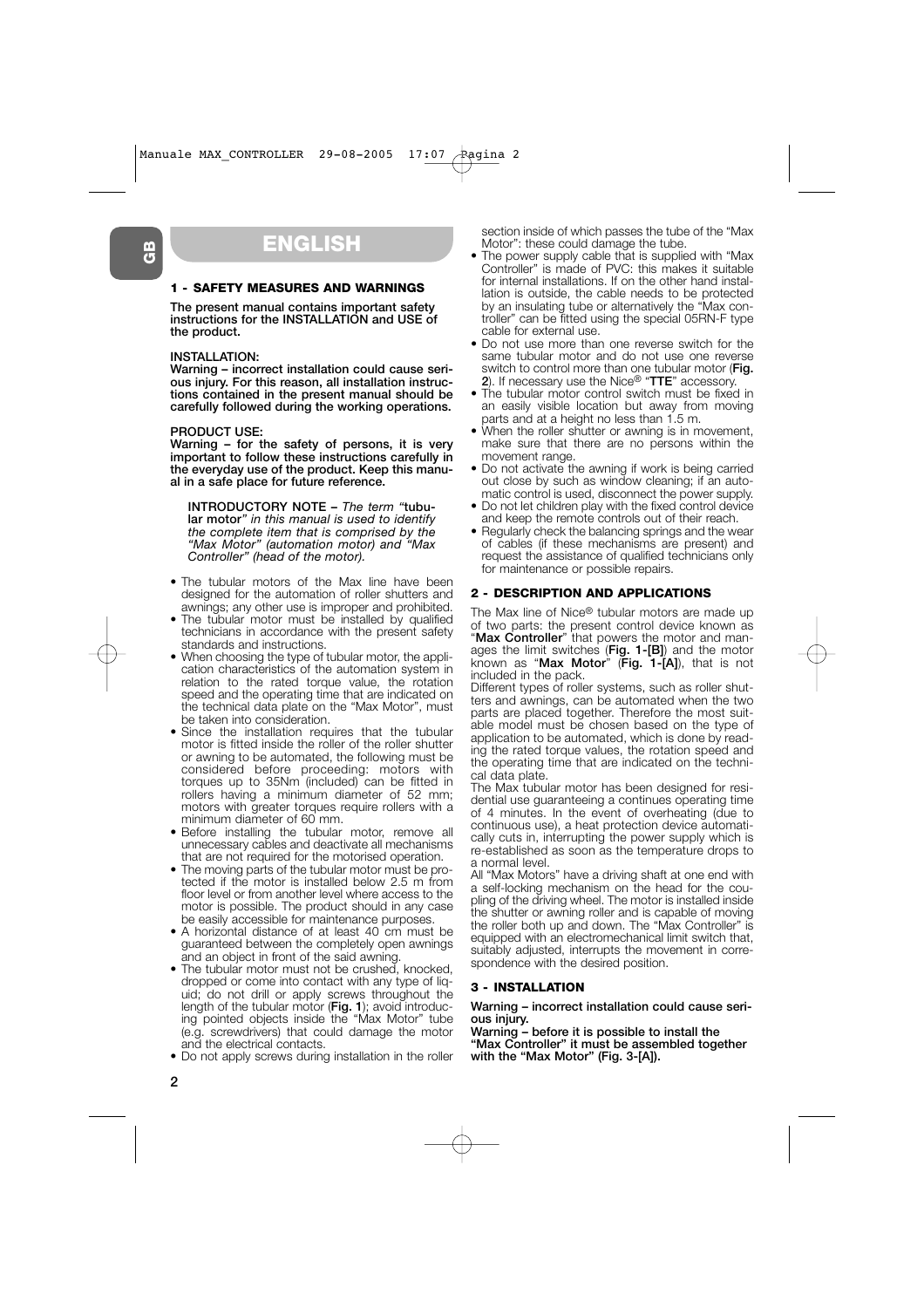**Warning – before installation, make sure that there are no pieces of polystyrene or the like inside the "Max Motor", if so remove them.**

Proceed with installation as follows:

- **01. (Fig. 4)** Insert the "Max Controller" [**B**] into the tubular section [**A**], aligning the two holes **a1** and **b1** and then pushing in the head as far as it will go. Secure the two parts with the supplied (HI- $LO$ ,  $4 \times 8$  UNI 9707, tip-less) screw into the hole **a1**. **Warning** – apart from being a source of danger, using the incorrect screw could also permanently damage the head.
- **02. (Fig. 5)** Insert the limit switch crown [**C**] on to the tubular section [**A**] and slide it onto the bush of the limit switch [**D**], aligning points **c1** and **d1** so that the crown is blocked in position.
- **03. (Fig. 6)** Engage the driving wheel [**E**] on the driving shaft self-locking mechanism, aligning the related arrows (**Note:** to remove the wheel, press the button "Push" and remove it). Measure and note the distance **C-E**.
- **04. (Fig. 7)** Introduce the tubular motor into the roller as far as the limit switch crown [**C**]. Position the roller in the previously read measurement **C-E** and screw in self-tapping screw of at least 10 mm in point **e1**. This operation secures the driving wheel [**E**] to the roller to avoid possible slippage or movement of the motor.
- **05**. Then fix the supporting bracket to the wall and connect the end of the "Max Controller". **Warning** – the bracket should be secured at an angle that allows easy access to the limit switch adjustment screw.

**NOTE –** *during the installation and adjustment operations, the motor can be controlled by the* **"TTU"** *unit* **(Fig. 8)** *until the final electrical connections have been made*.

#### **4 - ELECTRICAL CONNECTIONS**

**Warning** – A single-pole mains disconnection device with a contact gap of at least 3 mm must be used when making the electrical connections (e.g.: disconnecting switch, plug and socket, etc.). The connection devices are not supplied with the product.

**Warning** – The connections indicated in this manual must be fully respected; if in doubt, do not try to experiment but consult the relevant technical specifications which are also available on the web site

## *www.niceforyou.com.* **Warning- Incorrect connections could cause failures and hazardous situations.**

Refer to the electrical layout in **Fig. 9** for the connections. The tubular motor power supply cable has 4 wires:

- **Brown:** = Up electrical phase;
- **Black:** = Down electrical phase;
- **Blue:** = Common (normally connected to the Neutral)
- **Yellow-Green:** = Ground (protective electrical bonding).

Once the connections have been made the up and down movement of the roller must be verified, because at this point the movements depend on the side in which the motor has been installed in the roller. If necessary the direction of each movement can be modified by inverting the Brown and Black wires (the two electrical phases of the motor are completely interchangeable in as much that each rotates in a specific direction).

#### **5 - LIMIT SWITCH ADJUSTMENT**

The "Max Controller" is equipped with an electromechanical type limit switch system that cuts the power supply when the roller reaches the opening and closing limits. The two positions can be easily adjusted and adapted by turning the two adjustment screws that control the "Up" (raised stop) and the "Down" (lowered stop) movements. **NOTE**: the limits of the limit switches are factory set at approximately 3 turns of the shaft.

Depending on the position of the roller after installation (see figure below), perform the three adjustments **A, B,** and **C** for each case, in the order indicated by the following layouts:



#### **––– Adjustment A –––**

**a1.** Control the motor so that it **lifts**  $\mathcal{B}$   $\gg$  the shutter or awning (**position 0**) and wait for the motor to stop through the activation of the limit switch as currently regulated; this normally happens before the shutter reaches the desired **position 0**.

**•** While this is being performed, check in which direction the roller is turning and note the screw that has the arrow pointing in the same direction (**Fig. 10**).

**Warning** – if the motor continues to turn after it has reached the desired **position 0**, stop it immediately and reverse the direction allowing the shutter to lower slightly. Then give the adjustment screw (that noted in point **a1**) a few turns towards the **–** sign. Then start the procedure again from point **a1.**

**a2.** Then turn the adjustment screw (noted in point **a1**) a little at a time towards the **+** sign so that the shutter rises and reaches the desired stop position. Turn on the motor (lifting) during adjustment so that each time the adjustment screw is turned the shutter stops in the new position.

#### **––– Adjustment B –––**

Select the adjustment screw that **was not used in the previous manoeuvre** and give it a few turns towards the **–** .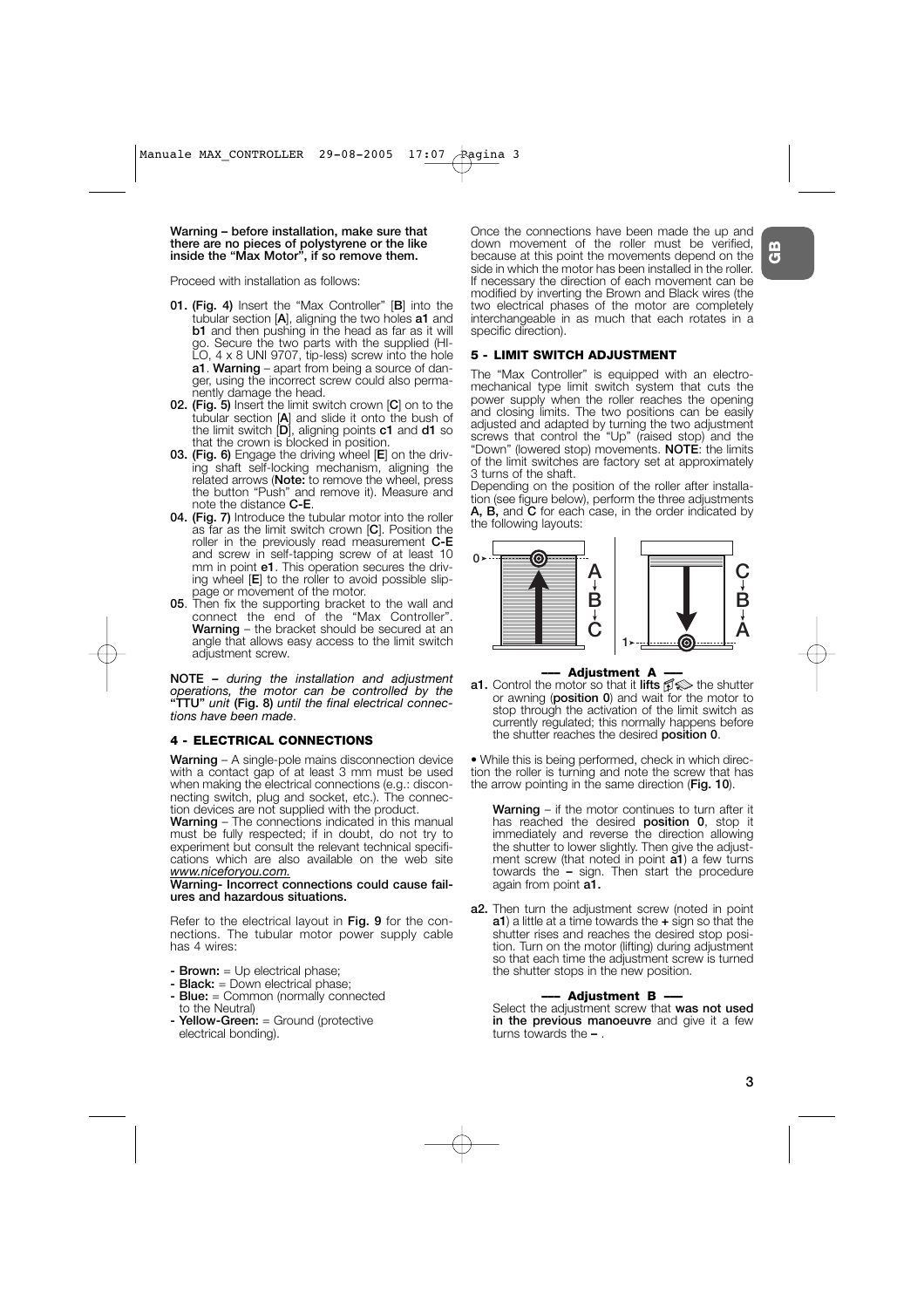

#### **––– Adjustment C –––**

**c1** Control the motor so that it **lowers**  $\lll$  the shutter or awning (**position 1**) and wait for the motor to stop through the activation of the limit switch as currently regulated; this normally happens before the shutter reaches the desired **position 1**.

**•** While this is being performed, check in which direction the roller is turning and note the screw that has the arrow pointing in the same direction (**Fig. 10**).

**Warning** – if the motor continues to turn after it has reached the desired **position 1**, stop it immediately and reverse the direction allowing the shutter to lift slightly. Then give the adjustment screw (that noted in point **c1**) a few turns towards the **–**. Then start the procedure again from point **c1.**

**c2** Then turn the adjustment screw (noted in point **c1**) a little at a time towards the **+** sign so that the shutter lowers and reaches the desired stop position. Turn on the motor (lowering) during adjustment so that each time the adjustment screw is turned the shutter stops in the new position.

#### **6 - What to do if…**

(troubleshooting)

**…the motor does not move although it is connected to an electric phase:**

**1)** check if the heat protection has cut in: if it has, wait for the motor to cool;

**2)** check that the mains power is supplied and that the values correspond with those indicated on the technical data plate of the motor by taking a reading between the Common and the live electric Phase; finally try to feed the opposite electric Phase;

**3)** check that the two limit switches have been correctly adjusted and that they connect at the same time; turn the two adjustment screws a few times in a clockwise direction (**+**).

If the motor still does not move there is probably a serious fault.



- **7 TECHNICAL CHARACTERISTICS (Max Motor - Max Controller)**
- **Supply voltage and frequency; current and power; torque and speed:** see the technical data on the label attached to each model
- **Motor diameter:** 45 mm
- **Nominal operating time:** maximum 4 minutes
- **Protection class:** IP 44
- **Operating temperature:** -20°C; +60°C
- **Length of connection cable:** 3 m

Nice S.p.a reserves the right to modify its products at any time without notice.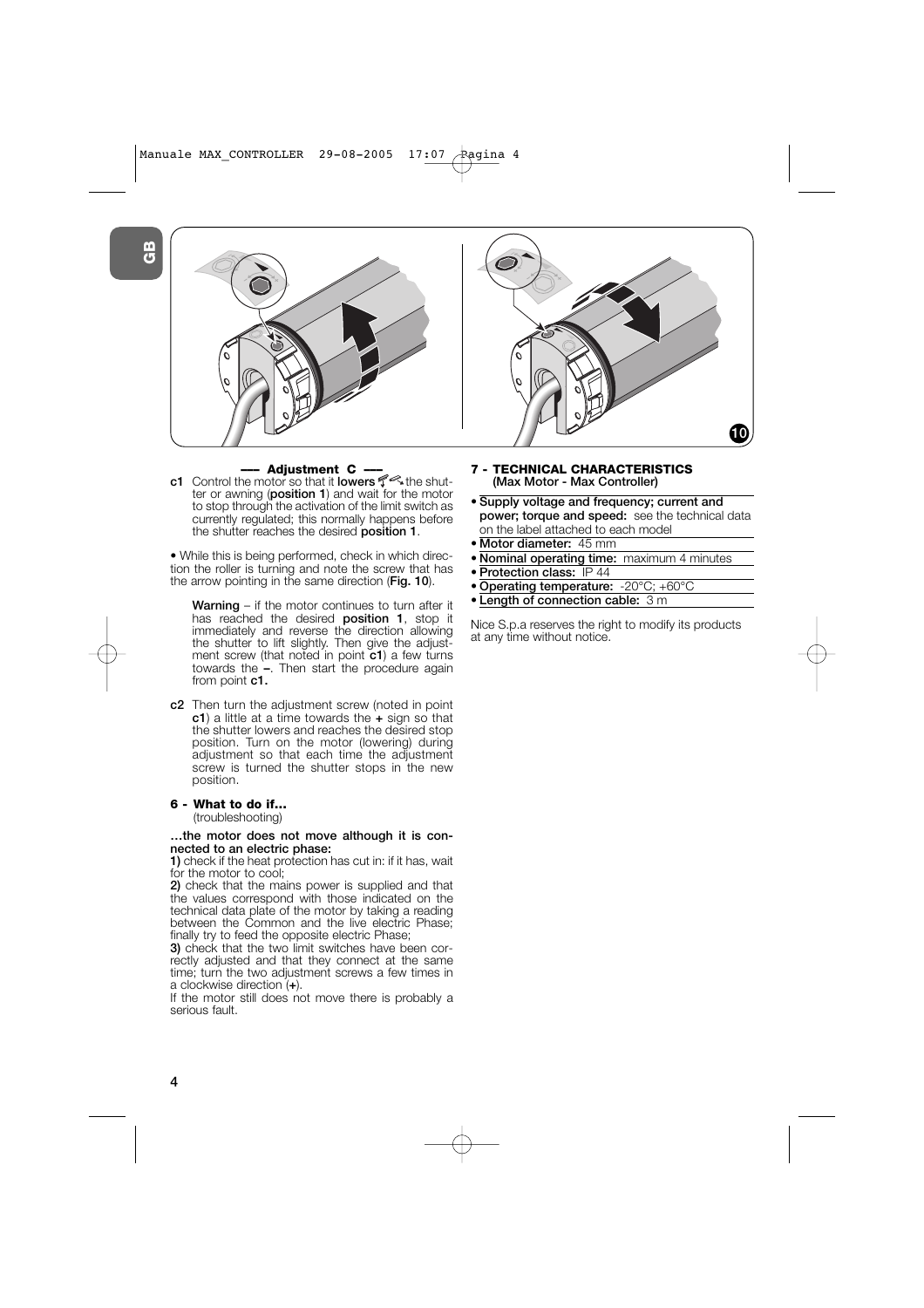#### **1 - AVVERTENZE E PRECAUZIONI PER LA SICUREZZA**

**Il presente manuale contiene importanti istruzioni di sicurezza per l'INSTALLAZIONE e l'USO del prodotto.**

#### **INSTALLAZIONE:**

**Attenzione – l'installazione non corretta può causare gravi ferite. Per questo motivo, durante le fasi del lavoro, si raccomanda di seguire attentamente tutte le istruzioni di installazione contenute in questo manuale.**

#### **USO DEL PRODOTTO:**

**Attenzione – nell'uso quotidiano del prodotto, ricordare che per la sicurezza delle persone è importante seguire attentamente queste istruzioni. Conservare infine il manuale per poterlo consultare in futuro.**

**NOTA INTRODUTTIVA -** *In questo manuale, il termine "***motore tubolare***" è usato per identificare l'***oggetto intero***, formato da "Max Motor" (motore dell'automazione) e da "Max Controller" (testa del motore).*

- I motori tubolari della linea MAX sono stati realizzati per automatizzare il movimento di avvolgibili e tende da sole; ogni altro uso è improprio e vietato.
- L'installazione del motore tubolare deve essere eseguita da personale tecnico specializzato, nel pieno rispetto delle norme di sicurezza vigenti e delle presenti istruzioni.
- Nello scegliere il modello di motore tubolare si devono considerare le caratteristiche dell'applicazione da automatizzare, rapportate ai valori della coppia nominale, della velocità di rotazione e del tempo di funzionamento riportati nei dati di targa di "Max Motor".
- Poiché l'installazione prevede l'inserimento del motore tubolare all'interno del rullo dell'avvolgibile (tapparella o tenda da automatizzare), occorre valutare quanto segue prima di procedere: motori con coppie fino a 35Nm (compresa) possono essere installati in rulli con diametro minimo di 52mm; motori con coppie maggiori hanno bisogno di rulli con diametro minimo di 60mm.
- Prima di procedere all'installazione del motore tubolare, allontanare tutti i cavi elettrici non necessari e disattivare tutti i meccanismi non necessari per il funzionamento motorizzato.
- Le parti in movimento del motore tubolare devono essere protette se questo viene installato ad un'altezza inferiore a 2,5m dal pavimento o da un altro livello da cui è possibile accedervi. Ai fini della manutenzione, garantire comunque l'accesso agevole al prodotto.
- Nelle tende da sole, la distanza orizzontale fra la tenda completamente aperta e un eventuale oggetto davanti a essa, deve essere di almeno 40cm garantiti.
- Non sottoporre il motore tubolare a schiacciamenti,

**ITALIANO** urti, cadute o contatto con liquidi di qualunque<br>
natura; non forare né applicare viti per tutta la lun-<br>
chezza del tubo (Fig. 1); quiere di introducre all'in ghezza del tubo (**Fig. 1**); evitare di introdurre all'interno del tubo di "Max Motor" oggetti appuntiti (es. cacciaviti) che possano danneggiare il motore e i contatti elettrici.

- Durante l'installazione, non applicare viti nella zona del rullo avvolgitore attraversata internamente dal tubo di "Max Motor": queste possono danneggiare il tubo.
- Il cavo di alimentazione di "Max Controller" è in materiale PVC: questo lo rende adatto per installazioni all'interno. Se l'installazione avviene all'esterno, occorre proteggere tutto il cavo con un tubo d'isolamento o, in alternativa, si può montare un "Max Controller" provvisto di cavo specifico per esterno (tipo 05RN-F).
- Non usare più invertitori di comando per lo stesso motore tubolare e neppure comandare più motori tubolari con lo stesso invertitore (**Fig. 2**). Utilizzare eventualmente l'apposito accessorio "**TTE**" di Nice®.
- L'interruttore di comando del motore tubolare deve essere fissato in vista dell'applicazione, ma lontano dalle parti in movimento e ad un'altezza superiore a 1,5m.
- Mantenere le persone distanti dall'avvolgibile quando questo è in movimento.
- Non azionare l'avvolgibile se nelle vicinanze vengono eseguiti lavori come la pulizia dei vetri; nel caso di comando automatico, scollegare anche l'alimentazione elettrica.
- Non permettere ai bambini di giocare con i dispositivi di comando fissi e tenere i telecomandi lontano da loro.
- Controllare spesso le molle di bilanciamento e l'usura dei cavi (se questi meccanismi sono presenti) e rivolgersi esclusivamente a personale tecnico specializzato per la manutenzione e le eventuali riparazioni.

#### **2 - DESCRIZIONE E DESTINAZIONE D'USO DEL PRODOTTO**

I motori tubolari della linea MAX di Nice® sono costituiti da due componenti: il presente dispositivo di controllo denominato "**Max Controller**" che alimenta il motore e gestisce i finecorsa (**Fig. 1**-**[B]**) e motore denominato **"Max Motor"** (**Fig. 1**-**[A]**), non presente nella confezione. Le due parti, assemblate insieme, consentono l'automazione del movimento di vari avvolgibili come tapparelle e tende da sole. In funzione dell'applicazione da automatizzare occorre quindi scegliere il modello più adatto, leggendo i valori della coppia nominale, della velocità di rotazione e del tempo di funzionamento riportati nei dati di targa.

Il motore tubolare MAX, pur garantendo un tempo di lavoro continuo di massimo 4 minuti, è stato progettato per l'impiego residenziale e dunque, per un uso discontinuo. In caso di surriscaldamento (ad esempio, a causa di azionamenti continui) interviene automaticamente un protettore termico di sicurezza che interrompe l'alimentazione elettrica e la ripristina non appena la temperatura rientra nei valori normali.

Tutti i "Max Motor" presentano ad una estremità un albero-motore con in testa un meccanismo autobloccante per l'innesto della ruota di trascinamento. Il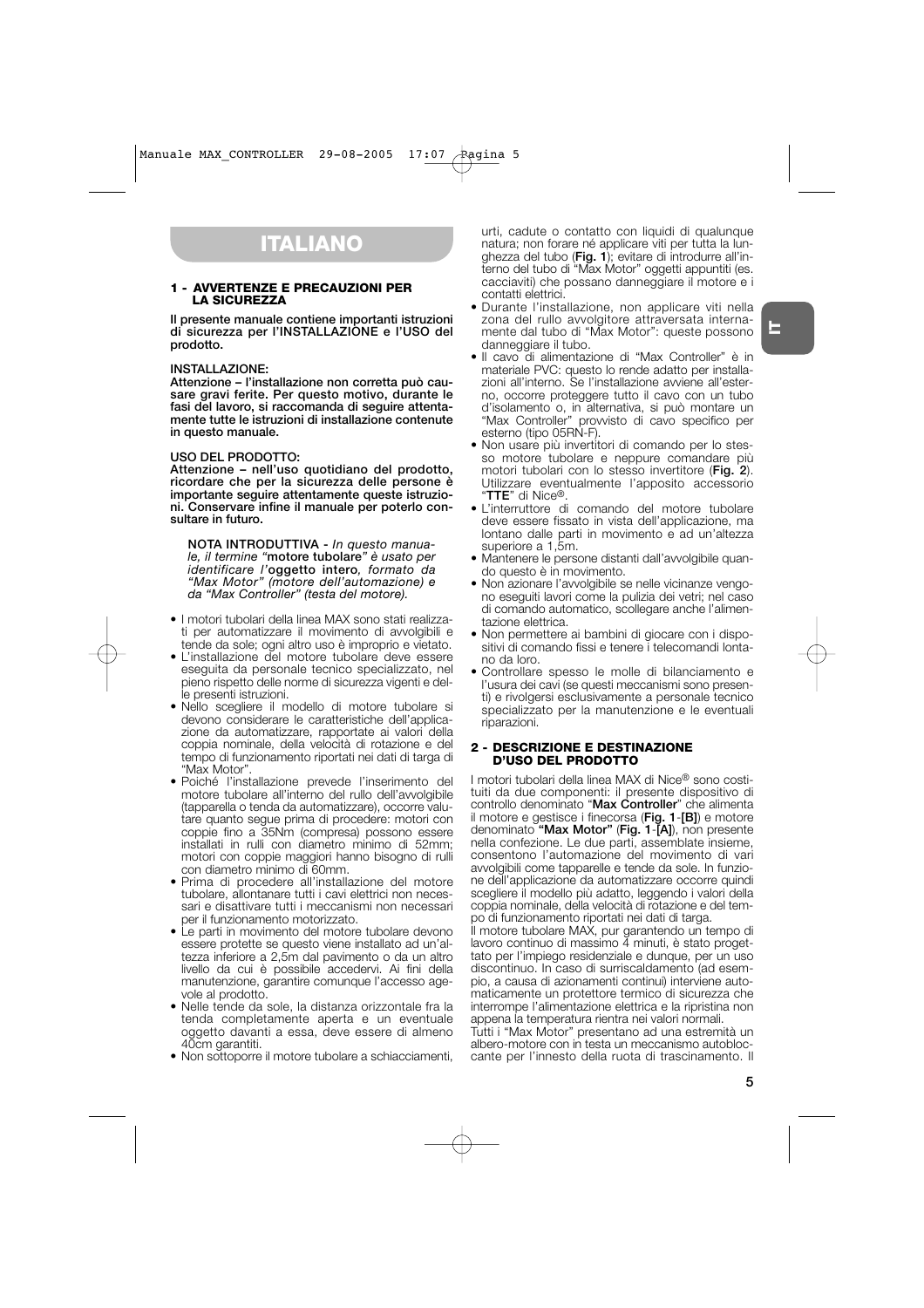motore si installa inserendolo all'interno del rullo avvolgitore della tapparella o della tenda ed è in grado di muovere l'avvolgibile in salita e in discesa. Il "Max Controller" è dotato di finecorsa elettromeccanico che, opportunamente regolato, interrompe il movimento in corrispondenza della posizione desiderata.

#### **3 - INSTALLAZIONE**

#### **Attenzione – l'installazione non corretta può causare gravi ferite.**

**Attenzione – per poter procedere all'installazione di "Max Controller" è indispensabile disporre all'inizio di "Max Motor" (Fig. 3**-**[A]) per il necessario assemblaggio preventivo delle due parti. Attenzione – Prima dell'installazione, accertarsi che non vi siano pezzi di polistirolo o altro all'interno di "Max Motor" ed eventualmente rimuoverli.**

Procedere all'installazione nel modo seguente:

- **01.** (**Fig. 4**) Inserire "Max Controller" **[B]** nel tubo **[A]**, allineando prima i due fori **a1** e **b1**, e spingendo poi la testa fino ad innestarsi sul fondo. Bloccare quindi le due parti avvitando nel foro **a1** la vite in dotazione (tipo HI-LO, 4 x 8 UNI 9707, senza punta). **Attenzione –** l'uso di una vite diversa, oltre a danneggiare irrimediabilmente la testa può anche essere fonte di pericolo.
- **02.** (**Fig. 5**) Infilare la corona del finecorsa **[C]** sul tubo **[A]** e farla scorrere fin sopra la ghiera del finecorsa **[D]**, allineando i punti **c1** e **d1** in modo che la corona resti bloccata e in battuta.
- **03.** (**Fig. 6**) Innestare la ruota di trascinamento **[E]** sul meccanismo autobloccante dell'albero-motore, mettendo in corrispondenza le rispettive frecce (**Nota**: se si desidera sganciare la ruota, premere il pulsante "Push" e sfilarla). Misurare infine la quota **C-E** e annotarla.
- **04.** (**Fig. 7**) Introdurre il motore tubolare all'interno del rullo avvolgitore, fino all'estremità della corona del finecorsa **[C]**. Riportare quindi sul rullo avvolgitore la quota **C-E** rilevata precedentemente e avvitare nel punto **e1** una vite autofilettante lunga almeno 10mm. Questa fisserà la ruota di trascinamento **[E]** al rullo avvolgitore, evitando così possibili slittamenti o spostamenti del motore.
- **05.** Fissare la staffa di supporto alla parete e agganciarvi infine l'estremità di "Max Controller". **Attenzione –** fissare la staffa con un'angolazione appropriata che permetta successivamente un facile accesso alle viti di regolazione dei finecorsa.

**NOTA** *- durante le operazioni di installazione e regolazione, quando non ci sono ancora i collegamenti elettrici definitivi è possibile comandare il motore tubolare con l'apposita unità "***TTU***" (***Fig. 8***).*

#### **4 - COLLEGAMENTI ELETTRICI**

**Attenzione –** Nell'effettuare i collegamenti elettrici è necessario prevedere un dispositivo onnipolare di sconnessione dalla rete elettrica con una distanza tra i contatti di almeno 3mm (esempio: sezionatore, spina e presa, ecc.). I dispositivi di connessione non sono forniti con il prodotto.

**Attenzione –** Rispettare scrupolosamente i collegamenti indicati in questo manuale; in caso di dubbio non fare tentativi inutili ma consultare le apposite schede tecniche di approfondimento, disponibili anche nel sito *www.niceforyou.com*.

#### **Attenzione – Un collegamento errato può provocare guasti o situazioni di pericolo.**

Per i collegamenti fare riferimento allo schema elettrico di **Fig. 9**. Il cavo per i collegamenti elettrici del motore tubolare possiede all'interno 4 conduttori:

- **Colore Marrone:** = Fase elettrica di salita.
- **Colore Nero:** = Fase elettrica di discesa.
- **Colore Blu:** = Comune (di solito collegato al Neutro).
- **Colore Giallo-verde:** = Terra (collegamento equipotenziale di protezione).

Al termine dei collegamenti, occorre verificare i movimenti di salita e discesa dell'avvolgibile. Poiché a questo punto essi dipendono dal lato in cui è stato inserito il motore nel rullo avvolgitore, se fosse necessario, è possibile modificare il verso di ciascun movimento, invertendo i due conduttori Marrone e Nero (le due fasi elettriche del motore sono perfettamente intercambiabili in quanto ciascuna lo fa ruotare in un senso).

#### **5 - REGOLAZIONE DEI FINECORSA**

"Max Controller" prevede un sistema di finecorsa di tipo elettromeccanico che interrompe l'alimentazione quando l'avvolgibile raggiunge il limite di apertura e chiusura. Per regolare queste due posizioni e adattarle al caso specifico è sufficiente agire sulle due viti di regolazione che controllano la "salita" (arresto in alto) e la "discesa" (arresto in basso). **NOTA:** il prodotto esce dalla fabbrica con i limiti di finecorsa pre-impostati a circa 3 giri dell'albero motore.

A seconda della posizione in cui si trova l'avvolgibile subito dopo l'installazione (vedi figura sotto), eseguire per ciascun caso le tre regolazioni **A**, **B** e **C** nell'ordine indicato dagli schemi seguenti:



#### **––– Regolazione A –––**

**a1.** Comandare il motore in modo che questo faccia **salire verso l'alto** l'avvolgibile (**posizione 0**) e attendere che il motore si fermi, per l'intervento del finecorsa come attualmente regolato: normalmente questo avviene prima che l'avvolgibile raggiunga la **posizione 0** desiderata.

• Osservare nel frattempo, in quale direzione sta ruotando il rullo avvolgitore e individuare la vite di regolazione marcata con la freccia rivolta nella medesima direzione (**Fig. 10**).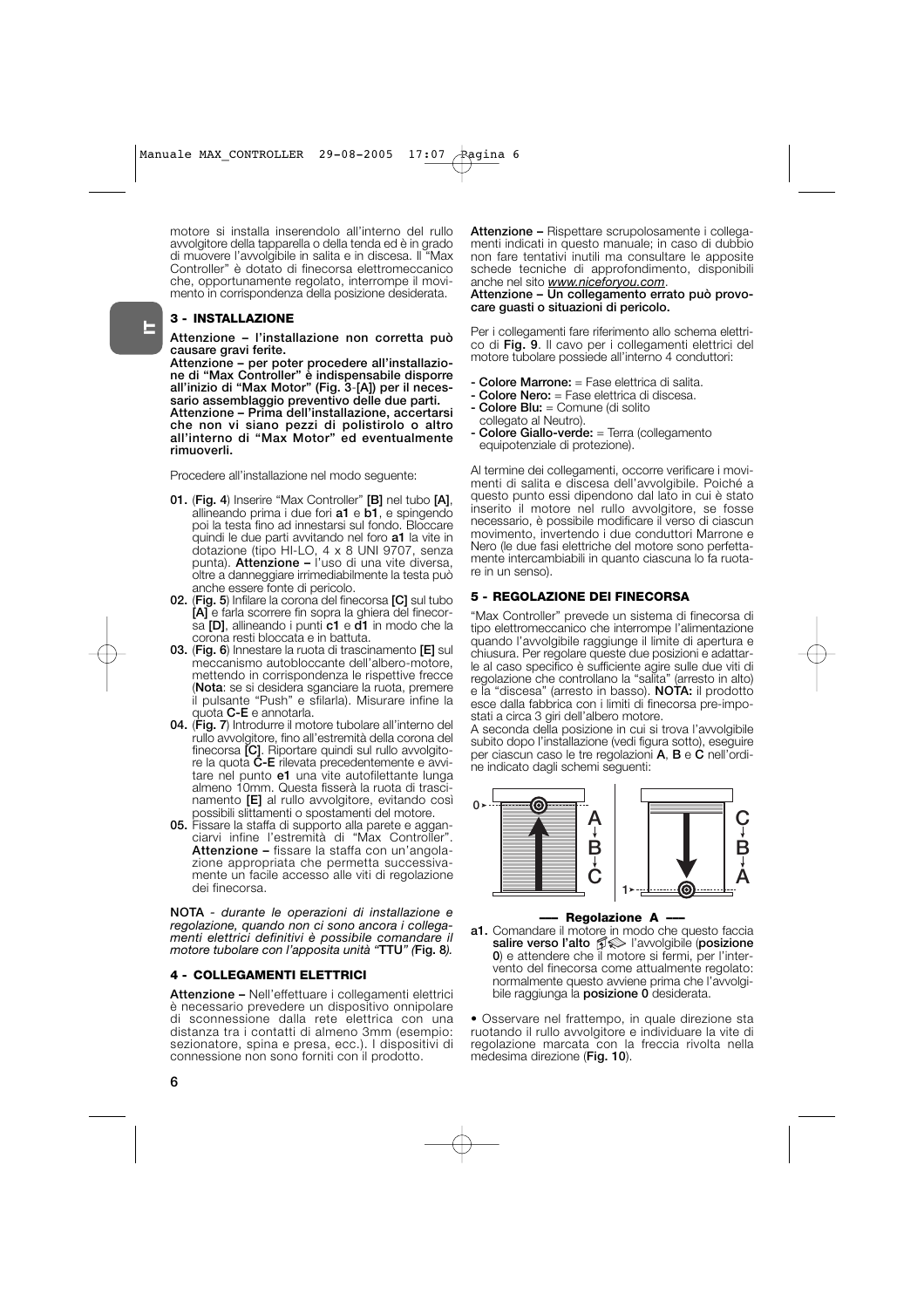



**Attenzione –** nel caso in cui, raggiunta la **posizione 0,** il motore continui a girare è necessario fermarlo subito e invertire il moto, facendo scendere l'avvolgibile per un tratto. Quindi ruotare la vite di regolazione (quella individuata al punto **a1**) di qualche giro, in direzione del segno **–** . Infine, riprendere la procedura partendo dal punto **a1**.

**a2.** Girare quindi poco per volta la vite di regolazione (quella individuata al punto **a1**) nella direzione del segno **+** , in modo che l'avvolgibile salga e raggiunga la posizione di arresto desiderata. Durante le regolazioni, attivare il motore (in **salita**) in modo che ad ogni regolazione della vite, l'avvolgibile si fermi nella nuova posizione.

#### **––– Regolazione B –––**

Individuare la vite di regolazione **non usata nella precedente manovra** e ruotarla di qualche giro, in direzione del segno **–** .

#### **––– Regolazione C –––**

**c1.** Comandare il motore in modo che questo faccia scendere verso il basso  $\lll$  l'avvolgibile (po**sizione 1**) e attendere che il motore si fermi, per l'intervento del finecorsa come attualmente regolato: normalmente questo avviene prima che l'avvolgibile raggiunga la **posizione 1** desiderata.

• Osservare nel frattempo, in quale direzione sta ruotando il rullo avvolgitore e individuare la vite di regolazione marcata con la freccia rivolta nella medesima direzione (**Fig. 10**).

**Attenzione –** nel caso in cui, raggiunta la **posizione 1,** il motore continui a girare, è necessario fermarlo subito e invertire il moto, facendo salire l'avvolgibile per un tratto. Quindi ruotare la vite di regolazione (quella individuata al punto **c1**) di qualche giro, in direzione del segno **–** . Infine, riprendere la procedura partendo dal punto **c1**.

**c2.** Girare quindi poco per volta la vite di regolazione (quella individuata al punto **c1**) nella direzione del segno **+** , in modo che l'avvolgibile scenda e raggiunga la posizione di arresto desiderata. Durante le regolazioni, attivare il motore (in **discesa**) in modo che ad ogni regolazione della vite, l'avvolgibile si fermi nella nuova posizione.

#### **6 - Cosa fare se…**

(guida alla soluzione dei problemi)

#### **…il motore non si muove nonostante sia alimentata una fase elettrica:**

**1)** verificare se è in atto la protezione termica: in questo caso basta aspettare che il motore si raffreddi;

**2)** verificare la presenza della tensione di rete e la corrispondenza dei valori rilevati con quelli riportati nei dati di targa del motore, misurando tra Comune e la Fase elettrica alimentata; infine provare ad alimentare la Fase elettrica opposta;

**3)** verificare se i due finecorsa, causa un'errata regolazione, si inseriscono insieme contemporaneamente; in questo caso ruotare di alcuni giri, in senso orario (**+**), le due viti di regolazione.

Se alla fine di questi controlli il motore continua a non muoversi, allora è probabile che vi sia un guasto grave.

#### **7 - CARATTERISTICHE TECNICHE (Max Motor - Max Controller)**

- **Tensione di alimentazione e frequenza; corrente e potenza; coppia e velocità:** Vedere dati tecnici sull'etichetta di ogni modello
- **Diametro del motore:** 45 mm
- **Tempo nominale di funzionamento:** Massimo 4 minuti
- **Grado di protezione:** IP 44
- **Temperatura di funzionamento:** -20°C; +60°C
- **Lunghezza cavo di connessione:** 3 m

Nice S.p.a si riserva il diritto di apportare modifiche ai prodotti in qualsiasi momento riterrà necessario.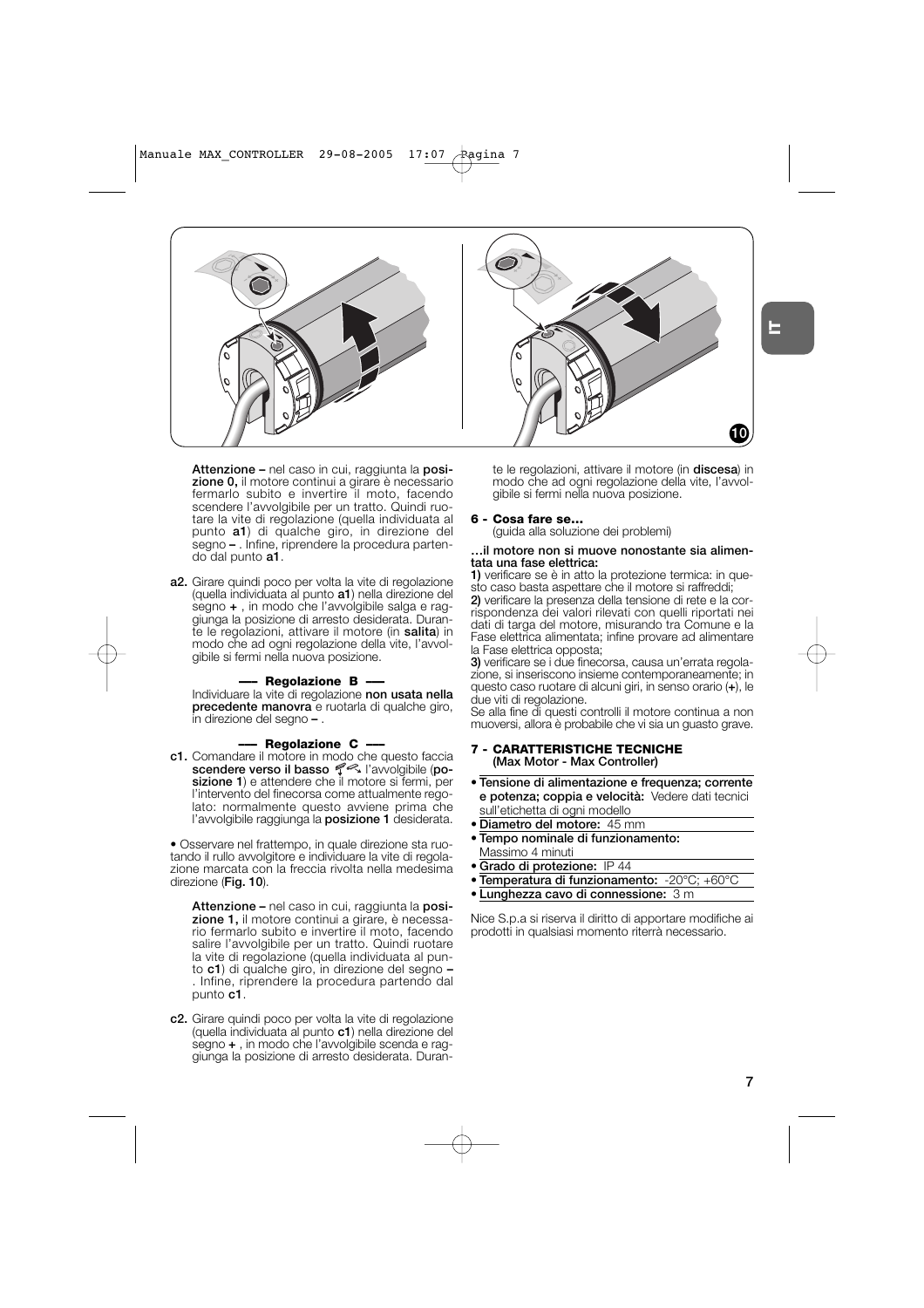#### **1 - AVERTISSEMENTS ET PRÉCAUTIONS POUR LA SÉCURITÉ**

**Ce manuel contient des consignes de sécurité importantes concernant l'INSTALLATION et l'UTILISATION du produit.**

#### **INSTALLATION :**

**Attention – L'installation incorrecte peut entraîner de graves blessures. Pour cette raison, durant les phases du travail, nous recommandons de suivre attentivement toutes les instructions d'installation contenues dans le manuel.**

#### **UTILISATION DU PRODUIT :**

**Attention – dans l'utilisation quotidienne du produit, se rappeler que pour la sécurité des personnes, il est important de suivre attentivement ces instructions. Conserver le manuel pour pouvoir le consulter dans le futur.**

**NOTE D'INTRODUCTION -** *Dans ce manuel, le terme* **« moteur tubulaire »** *est utilisé pour identifier l'***objet entier** *formé par « Max Motor » (moteur de l'automatisme) et par « Max Controller » (tête du moteur).*

- Les moteurs tubulaires de la ligne Max ont été réalisés pour automatiser le mouvement de volets roulants et de stores ; toute autre utilisation est impropre et interdite.
- L'installation du moteur tubulaire doit être effectuée par du personnel technique spécialisé dans le plein respect des normes de sécurité en vigueur et de ces instructions.
- Dans le choix du modèle de moteur tubulaire, il faut considérer les caractéristiques de l'application à automatiser, par rapport au couple nominal, à la vitesse de rotation et au temps de fonctionnement indiqués sur la plaque de « Max Motor ».
- Vu que l'installation prévoit l'introduction du moteur tubulaire à l'intérieur du tube du système à enroulement (volet ou store à automatiser), il faut évaluer ce qui suit avant de continuer : les moteurs avec couple jusqu'à 35 Nm (compris) peuvent être installés dans des tubes avec diamètre minimum de 52 mm ; les moteurs avec des couples supérieurs ont besoin de tubes d'un diamètre minimum de 60 mm.
- Avant de procéder à l'installation du moteur tubulaire, éloigner tous les câbles électriques qui ne sont pas nécessaires ; de même, désactiver tous les mécanismes qui ne sont pas nécessaires pour le fonctionnement motorisé.
- Les parties en mouvement du moteur tubulaire doivent être protégées s'il est installé à moins de 2,5 m par rapport au sol ou à un autre niveau à partir duquel il est possible d'accéder au moteur. Pour la maintenance, garantir dans tous les cas un accès facile au produit.
- Pour les stores, la distance à l'horizontale entre le store complètement ouvert et un éventuel objet placé devant le store doit être garantie d'au moins 40 cm.
- Ne pas soumettre le moteur tubulaire à des écrase-<br> **FRANÇAIS**<br>
en climpette quelle pature : pa pas parece des liquides de n'importe quelle nature ; ne pas percer ni appliquer de vis sur toute la longueur du tube (**Fig. 1**) ; éviter d'introduire dans le tube de « Max Motor » des objets pointus (tournevis par ex.) qui pourraient endommager le moteur et les contacts électriques.
	- Durant l'installation, ne pas appliquer de vis dans la zone du tube d'enroulement traversée à l'intérieur par le tube de « Max Motor » : elles pourraient endommager le tube.
	- Le câble d'alimentation équipant « Max Controller » est en PVC : de ce fait, il est indiqué pour des installations à l'intérieur. Si l'installation est prévue à l'extérieur, il faut protéger le câble sur toute sa longueur par une gaine d'isolement ou, en alternative, on peut monter un « Max Controller » équipé d'un câble spécifique pour l'extérieur (type 05RN-F).
	- Ne pas utiliser plusieurs inverseurs de commande pour le même moteur tubulaire ni commander plusieurs moteurs tubulaires avec le même inverseur (**Fig. 2**). Utiliser éventuellement l'accessoire spécial « **TTE** » de Nice®.
	- L'interrupteur de commande du moteur tubulaire doit être fixé de manière à être visible depuis l'application, mais loin des parties en mouvement et à une hauteur supérieure à 1,5 m.
	- Maintenir les personnes à distance du store ou du volet roulant quand il est en mouvement.
	- Ne pas actionner le volet roulant ou le store quand des travaux sont effectués à proximité comme le lavage des vitres ; en cas de commande automatique, couper aussi l'alimentation électrique.
	- Ne pas laisser les enfants jouer avec les dispositifs de commande fixes et conserver les télécommandes hors de leur portée.
	- Contrôler souvent les ressorts d'équilibrage ou l'usure des câbles (si ces mécanismes sont présents) et s'adresser exclusivement à du personnel technique spécialisé pour la maintenance ou les éventuelles réparations.

#### **2 - DESCRIPTION ET TYPE D'APPLICATION DU PRODUIT**

Les moteurs tubulaires de la ligne MAX de Nice® sont constitués de deux composants : le présent dispositif de contrôle appelé « **Max Controller** » qui alimente le moteur et gère les fins de course (**Fig. 1**-**[B]**) et le moteur appelé « **Max Motor** » (**Fig. 1**-**[A]**), qui n'est pas inclus dans l'emballage. Les deux parties, une fois assemblées, permettent d'automatiser le mouvement de plusieurs types de systèmes à enroulement tels que les volets roulants et les stores. En fonction de l'application à automatiser, il faut choisir le modèle le plus adapté, en lisant les valeurs du couple nominal, de la vitesse de rotation et du temps de fonctionnement indiquées sur la plaque.

Le moteur tubulaire MAX, tout en garantissant un temps de travail continu de 4 minutes maximum, a été projeté pour l'usage résidentiel et donc, pour un usage discontinu. En cas de surchauffe (par exemple à cause d'actionnements continus) une protection thermique de sécurité intervient automatiquement en coupant l'alimentation électrique et en la rétablissant dès que la température revient à des valeurs normales.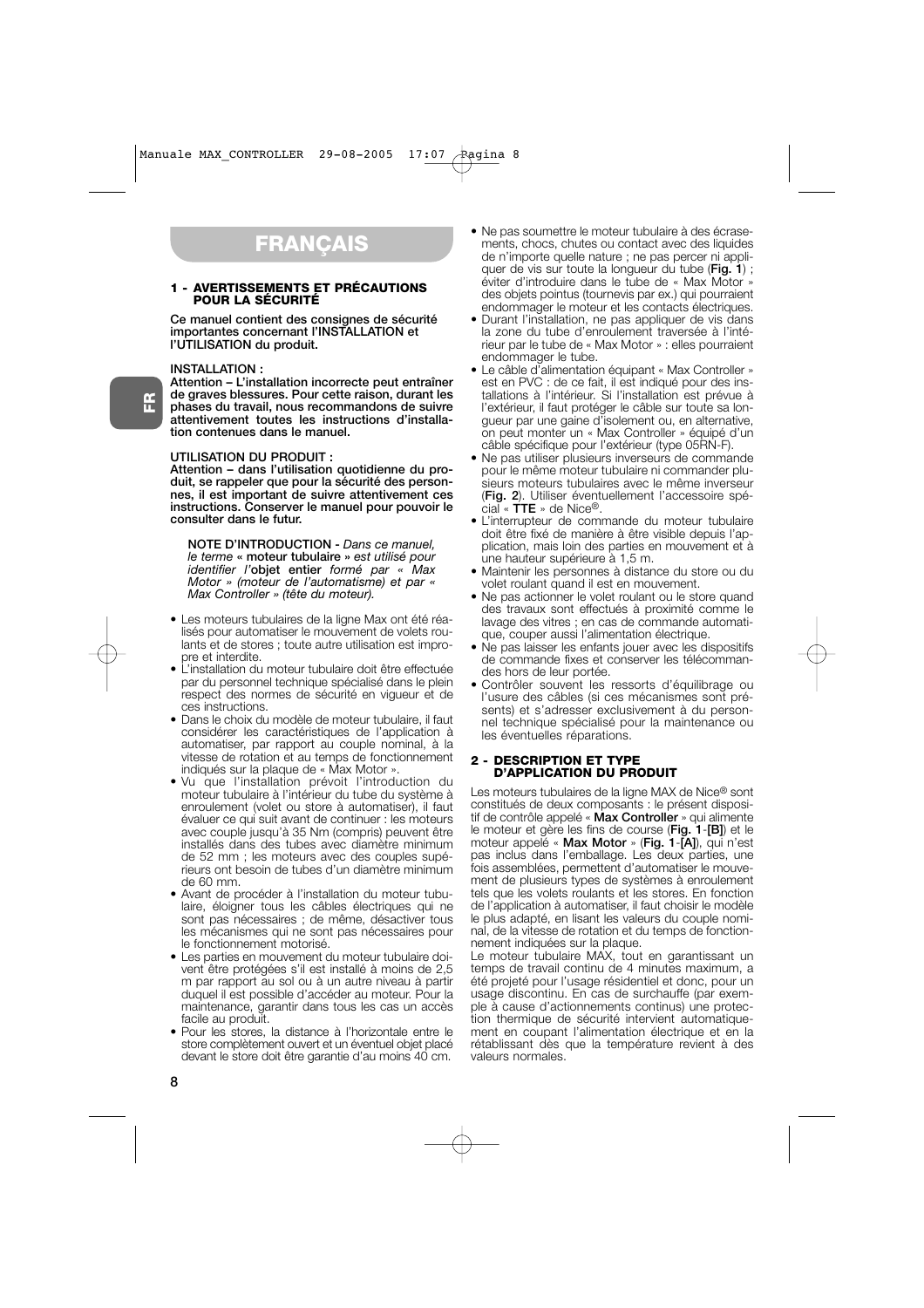**FR**

Tous les « Max Motor » présentent à une extrémité un arbre-moteur avec en tête un mécanisme autobloquant pour l'embrayage de la roue d'entraînement. Le moteur s'installe en l'introduisant dans le tube du volet roulant ou du store et il est en mesure de faire monter ou descendre le volet ou le store. Le « Max Controller » est muni d'un fin de course électromécanique qui, réglé de manière adéquate, interrompt le mouvement au niveau de la position désirée.

#### **3 - INSTALLATION**

**Attention – L'installation incorrecte peut entraîner de graves blessures.**

**Attention – pour pouvoir procéder à l'installation de « Max Controller » il est indispensable de disposer aussi de « Max Motor » (Fig. 3**-**[A]) pour pouvoir assembler au préalable les deux parties. Attention – Avant l'installation, contrôler qu'il n'y a pas de morceaux de polystyrène expansé ou autre à l'intérieur de « Max Motor » et les enlever le cas échéant.**

Procéder à l'installation de la façon suivante :

- **01.** (**Fig. 4**) Introduire « Max Controller » **[B]** dans le tube **[A]**, en alignant d'abord les deux trous **a1** et **b1**, et en poussant ensuite la tête de manière à l'enclencher sur le fond. Bloquer les deux parties en vissant dans le trou **a1** la vis fournie (type HI-LO, 4 x 8 UNI 9707, sans pointe). **Attention – l'emploi d'une vis différente, en plus d'endommager la tête de manière irrémédiable peut représenter également une source de danger.**
- **02.** (**Fig. 5**) Enfiler la couronne du fin de course **[C]** sur le tube **[A]** et la faire glisser jusqu'à ce qu'elle se positionne au-dessus de la bague du fin de course **[D]**, en alignant les points **c1** et **d1** de manière que la couronne reste bloquée et en butée contre la bague.
- **03.** (**Fig. 6**) Monter la roue d'entraînement **[E]** sur le mécanisme autobloquant de l'arbre-moteur, en faisant coïncider les flèches respectives (**Note** : si l'on souhaite décrocher la roue, presser la touche « Push » et l'extraire). Mesurer enfin la distance **C-E** et la noter.
- **04.** (**Fig. 7**) Introduire le moteur tubulaire à l'intérieur du tube d'enroulement jusqu'à l'extrémité de la couronne du fin de course **[C]**. Reporter ensuite sur le tube d'enroulement la distance **C-E** mesurée précédemment et visser au point **e1** une vis autotaraudeuse d'au moins 10 mm. La vis fixera la roue d'entraînement **[E]** sur le tube d'enroulement en empêchant les éventuels glissements ou déplacements du moteur.
- **05.** Fixer la patte de support au mur et y accrocher l'extrémité de « Max Controller ». **Attention –** fixer la patte, choisir un angle approprié permettant d'accéder ensuite aisément aux vis de réglage des fins de course.

**NOTE -** *durant les opérations d'installation et de réglage, quand les connexions électriques ne sont pas encore définitives, il est possible de commander le moteur tubulaire avec l'unité* **« TTU » (Fig. 8***).*

#### **4 - CONNEXIONS ÉLECTRIQUES**

**Attention –** Lors de la réalisation des connexions

électriques, il faut prévoir un dispositif omnipolaire de déconnexion du secteur avec distance entre les contacts d'au moins 3 mm (exemple : sectionneur, fiche et prise, etc.). Les dispositifs de connexion ne sont pas fournis avec le produit.

**Attention –** Respecter scrupuleusement les connexions indiquées dans ce manuel ; en cas de doute, ne pas faire de tentatives inutiles mais consulter les fiches techniques d'approfondissement, disponibles également sur le site *www.niceforyou.com*. **Attention – Un branchement erroné peut provoquer des pannes ou des situations de danger.**

Pour les connexions, se référer au schéma électrique de la **Fig. 9**. Le câble pour les branchements électriques du moteur tubulaire possède 4 conducteurs à l'intérieur :

- **Brun :** = Phase électrique de montée.
- **Noir :** = Phase électrique de descente.
- **Bleu :** = Commun (généralement connecté au Neutre).
- **Jaune-vert :** = Terre (connexion équipotentielle de protection).

Quand les connexions ont été effectuées, il faut vérifier les mouvements de montée et de descente du volet ou du store. Vu qu'à ce point ils dépendent du côté par lequel le moteur a été introduit dans le tube d'enroulement, si nécessaire, on peut modifier le sens de chaque mouvement en inversant les conducteurs brun et noir (les deux phases électriques du moteur sont parfaitement interchangeables dans la mesure où chacune le fait tourner dans un sens).

#### **5 - RÉGLAGE DES FINS DE COURSE**

« Max Controller » prévoit un système de fins de course électromécaniques qui interrompent l'alimentation quand le store ou le volet roulant atteint la limite d'ouverture et de fermeture. Pour régler ces deux positions et les adapter au cas spécifique, il suffit d'agir sur les deux vis de réglage qui contrôlent la « montée » (arrêt en haut) et la « descente » (arrêt en bas). **NOTE :** le produit sort de l'usine avec les limites de fin de course préréglées à environ 3 tours de l'arbre moteur.

Suivant la position dans laquelle se trouve le volet ou le store juste après l'installation (voir figure ci-dessous), effectuer pour chaque cas les trois réglages **A**, **B** et **C** dans l'ordre indiqué par les schémas suivants :



**––– Réglage A –––**

**a1.** Commander le moteur de manière qu'il fasse **remonter** le volet ou le store (**position 0**) et attendre que le moteur s'arrête, du fait de l'intervention du fin de course tel qu'il est actuellement réglé : normalement cela se produit avant que le volet ou le store atteigne la **position 0** désirée.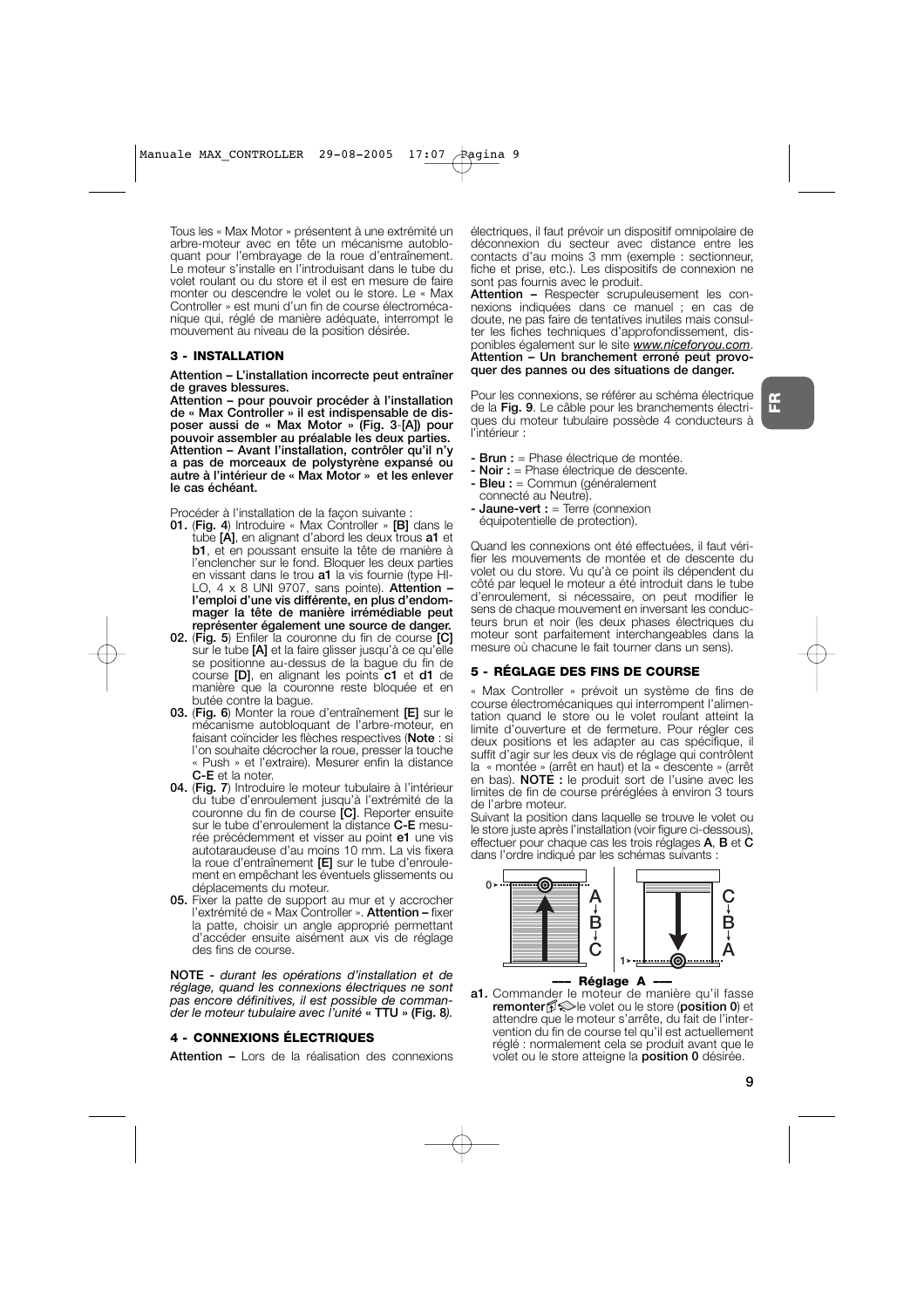

- **10**
- Observer dans l'intervalle, dans quelle direction tourne le tube d'enroulement et identifier la vis de réglage avec la flèche orientée dans le même sens (**Fig. 10**).

**Attention –** au cas où, une fois la **position 0** atteinte, le moteur continue à tourner il faut l'arrêter tout de suite et inverser le mouvement en faisant descendre partiellement le volet ou le store . Tourner ensuite la vis de réglage (identifiée au point **a1**) de quelques tours, dans le sens du signe –. Reprendre ensuite la procédure à partir du point **a1**.

**a2.** Tourner ensuite un peu à la fois la vis de réglage (identifiée au point **a1**) dans le sens du signe **+** , de manière que le volet ou le store remonte et atteigne la position d'arrêt désirée. Durant les réglages, activer le moteur (en **montée**) de manière qu'à chaque réglage de la vis, le volet ou le store s'arrête dans la nouvelle position.

#### **––– Réglage B –––**

Identifier la vis de réglage **qui n'a pas été utilisée dans la manœuvre précédente** et la tourner de quelques tours, dans le sens du signe **–** .

#### **––– Réglage C –––**

**c1.** Commander le moteur de manière qu'il fasse descendre  $\ll$  le volet ou le store (**position 1**) et attendre que le moteur s'arrête, du fait de l'intervention du fin de course tel qu'il est actuellement réglé : normalement cela se produit avant que le volet ou le store atteigne **la position 1** désirée.

• Observer dans l'intervalle, dans quelle direction tourne le tube d'enroulement et identifier la vis de réglage avec la flèche orientée dans le même sens (**Fig. 10**).

**Attention –** au cas où, une fois la **position 1** atteinte, le moteur continue à tourner, il faut l'arrêter tout de suite et inverser le mouvement en faisant monter partiellement le volet ou le store. Tourner ensuite la vis de réglage (identifiée au point **c1**) de quelques tours, dans le sens du signe **–**. Reprendre ensuite la procédure à partir du point **c1**.

**c2.** Tourner ensuite un peu à la fois la vis de réglage (identifiée au point **c1**) dans le sens du signe **+**, de manière que le volet ou le store descende et atteigne la position d'arrêt désirée. Durant les réglages, activer le moteur (en **descente**) de manière qu'à chaque réglage de la vis, le volet ou le store s'arrête dans la nouvelle position.

#### **6 - Que faire si…**

(guide en cas de problèmes)

#### **…le moteur ne bouge pas bien qu'une phase électrique soit alimentée :**

**1)** vérifier si la protection thermique est intervenue : dans ce cas, il suffit d'attendre que le moteur refroidisse ;

**2)** vérifier la présence de la tension de secteur et la correspondance entre les valeurs mesurées et les données de la plaque du moteur, en mesurant entre Commun et la phase électrique alimentée ; pour finir, essayer d'alimenter la phase électrique opposée ;

**3)** vérifier si les deux fins de course, à cause d'un réglage erroné, s'activent en même temps ; dans ce cas, tourner les deux vis de réglage de quelques tours dans le sens des aiguilles d'une montre (**+**).

Si à la fin de ces contrôles le moteur continue à ne pas bouger, il y a probablement une panne grave.

#### **7 - CARACTÉRISTIQUES TECHNIQUES (Max Motor - Max Controller)**

- **Tension d'alimentation et fréquence; courant et puissance; couple et vitesse:** Voir données techniques sur l'étiquette de chaque modèle
- **Diamètre du moteur:** 45 mm
- **Temps nominal de fonctionnement:** Maximum 4 minutes
- **Protection:** IP 44
- **Température de fonctionnement:** -20°C; +60°C
- **Longueur câble de connexion:** 3 m

Nice S.p.a se réserve le droit d'apporter des modifications aux produits à tout moment si elle le jugera nécessaire.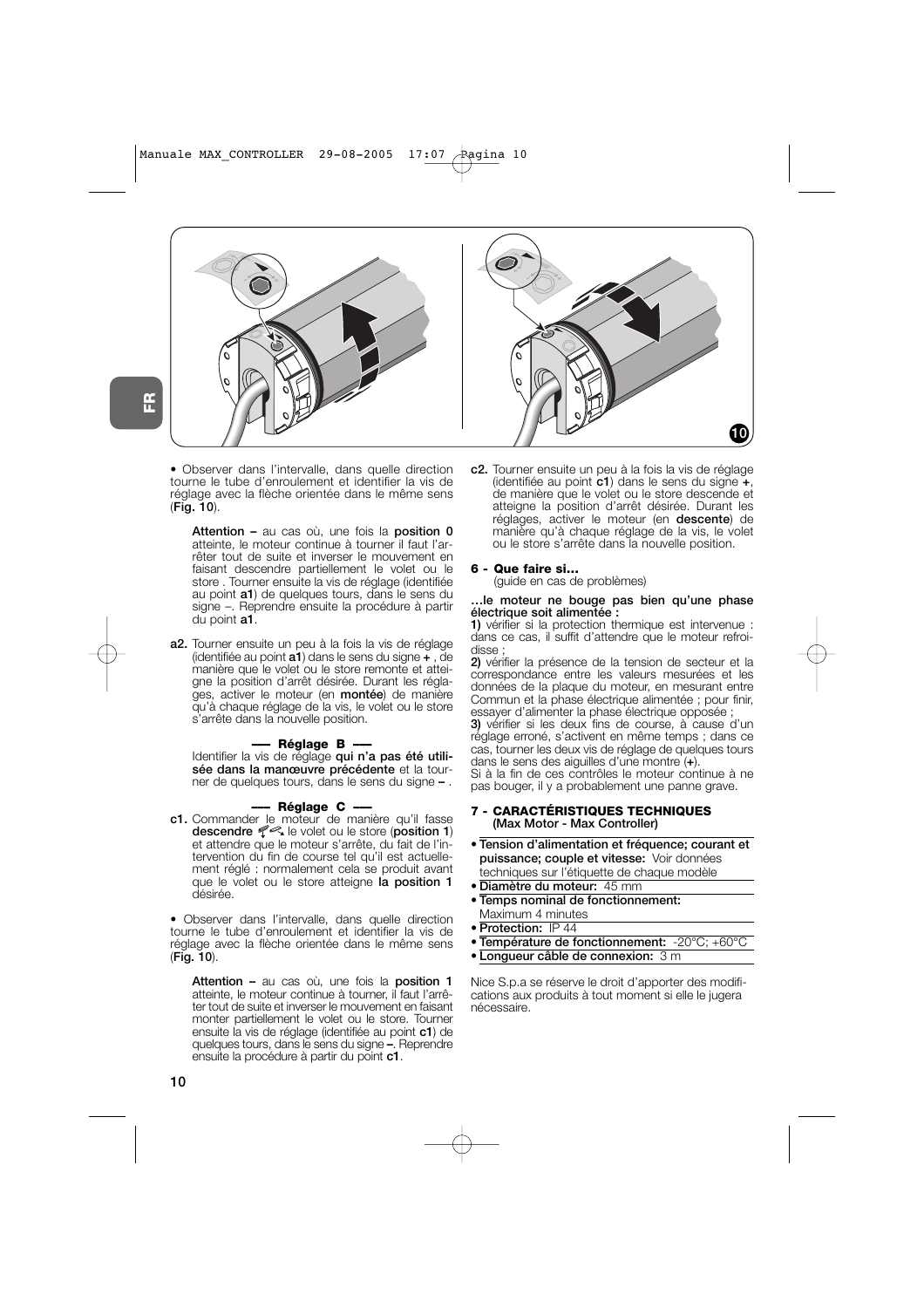#### **1 - ADVERTENCIAS Y PRECAUCIONES DE SEGURIDAD**

**El presente manual contiene instrucciones importantes de seguridad para la INSTALACIÓN y el USO del producto.**

#### **INSTALACIÓN:**

**Atención – la instalación incorrecta puede causar heridas graves. Por tal razón, durante el trabajo, se aconseja respetar detenidamente todas las instrucciones de instalación incluidas en este manual.**

#### **USO DEL PRODUCTO:**

**Atención – en el uso diario del producto, recuérdese que para la seguridad de las personas es importante respetar estas instrucciones. Por último, conserve el manual para consultaciones posteriores.**

**NOTA DE INTRODUCCIÓN -** *En este manual, el término* "**motor tubular**" *se utiliza para identificar el* **objeto entero** *formado por "Max Motor" (motor de la automatización) y por "Max Controller" (cabeza del motor).*

- Los motores tubulares de la línea MAX han sido realizados para automatizar el movimiento de persianas enrollables y toldos; cualquier otro empleo debe considerarse inadecuado y está prohibido.
- El motor tubular debe ser instalado por personal técnico experto, respetando las normas de seguridad vigentes y estas instrucciones.
- Al elegir el modelo de motor tubular, hay que considerar las características de la aplicación a automatizar, según los valores del par nominal, de la velocidad de rotación y del tiempo de funcionamiento indicados en la placa de características de "Max Motor".
- Puesto que para la instalación hay que introducir el motor tubular dentro del tubo de enrollamiento de la persiana o del toldo a automatizar, antes de proseguir hay que considerar lo siguiente: motores con pares de hasta 35Nm (incluido) pueden instalarse en tubos de enrollamiento de diámetro mínimo de 52 mm; motores con pares superiores exigen tubos de enrollamiento con diámetro mínimo 60 mm.
- Antes de instalar el motor tubular, hay que alejar todos los cables eléctricos innecesarios y desactivar todos los mecanismos superfluos para el funcionamiento motorizado.
- Los componentes móviles del motor tubular deben protegerse si se lo instala a una altura inferior a 2,5 m desde el piso o desde otro nivel desde donde se puede acceder a los mismos. A fines del mantenimiento, garantice un acceso fácil al producto.
- La distancia horizontal entre el toldo completamente abierto y cualquier objeto fijo debe ser de 40 cm como mínimo.
- Procure que el motor tubular no sufra aplastamientos, golpes, caídas ni tenga contacto con líquidos

de ningún tipo; no perfore ni aplique tornillos a lo<br>
largo del tubo (**Fig. 1**); no introduzca dentro del tubo (**Fig. 1**); no introduzca dentro de<br>
tubo de "Max Moto" chipictos puntiaquales (ai des tubo de "Max Motor" objetos puntiagudos (ej.: destornilladores) que puedan arruinar el motor y los contactos eléctricos.

- Durante la instalación, no aplique tornillos en la zona del tubo de enrollamiento atravesada en su interior por el tubo de "Max Motor": los tornillos pueden averiar el tubo.
- El cable de alimentación de "Max Controller" de PVC, suministrado junto con Max, sirve para ser instalado en interiores; para su uso en exteriores es necesario proteger todo el cable con un tubo de aislamiento, o bien se puede montar un "Max Controller" dotado de cable específico para exteriores (tipo 05RN-F).
- No utilice varios inversores de mando para el mismo motor tubular ni tampoco accione varios motores tubulares con el mismo inversor (**Fig. 2**). De ser necesario, utilice el accesorio "**TTE**" de Nice®.
- El interruptor de mando del motor tubular debe fijarse en un lugar desde donde se vea el elemento que acciona, sin embargo, lejos de las piezas en movimiento y a una altura superior a 1,5 m.
- Mantenga las personas lejos de la persiana o del toldo cuando estos estén en movimiento.
- No accione la persiana ni el toldo si en las cercanías se están realizando trabajos, tales como la limpieza de los cristales; en el caso de accionamiento automático, desconecte la alimentación eléctrica.
- No permita que los niños jueguen con los dispositivos de mando fijos y mantenga los telemandos fuera de su alcance.
- Controle a menudo los muelles de equilibrado y el desgaste de los cables (si tales mecanismos están instalados) y consulte exclusivamente con personal técnico experto para el mantenimiento y las reparaciones.

#### **2 - DESCRIPCIÓN Y USO PREVISTO DEL PRODUCTO**

Los motores tubulares de la línea Max de Nice® están formados de dos componentes: este dispositivo de control, denominado "**Max Controller**", que alimenta el motor y controla los fines de carrera (**Fig. 1**-**[B]**), y el motor denominado **"Max Motor"** (**Fig. 1**-**[A]**), no incluido en el paquete. Las dos partes ensambladas entre sí permiten automatizar el movimiento de persianas y toldos. Según el tipo de aplicación a automatizar, hay que elegir el modelo más adecuado, leyendo los valores del par nominal, la velocidad de rotación y el tiempo de funcionamiento indicados en la placa de características.

El motor tubular MAX, si bien garantiza un tiempo de funcionamiento continuo de 4 minutos como máximo, ha sido diseñado para uso residencial y para un uso discontinuo. En el caso de recalentamiento (por ejemplo por accionamientos continuos), se activa automáticamente un protector térmico de seguridad que corta la alimentación eléctrica y la restablece ni bien la temperatura vuelve a los valores normales.

Todos los "Max Motor" tienen en uno de sus extremos un eje motor con un mecanismo de bloqueo automático para el ensamble de la rueda de arrastre. El motor se instala dentro del tubo de enrollamiento de la persiana o del toldo para levantarlos o bajarlos.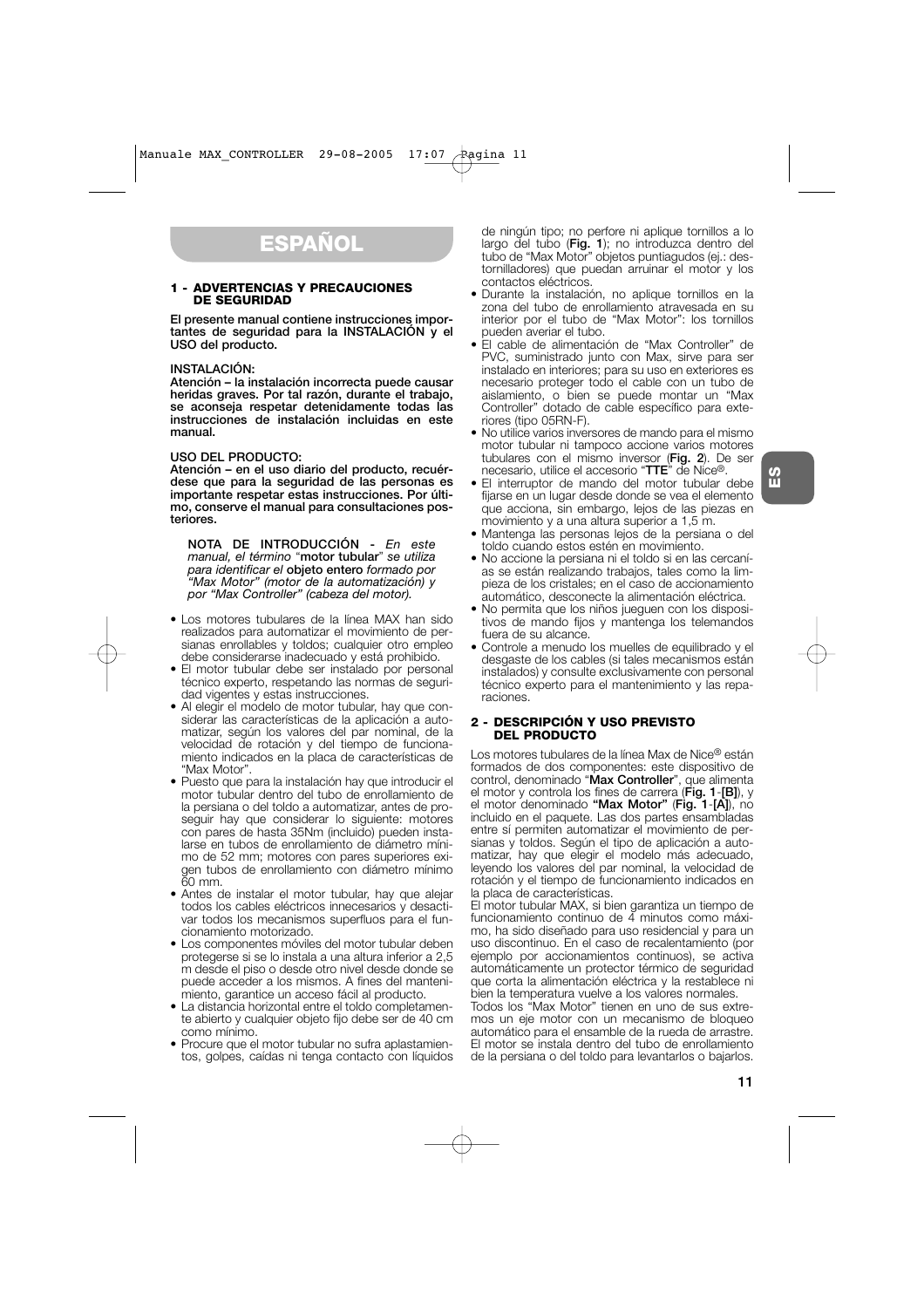El "Max Controller" está dotado de un fin de carrera electromecánico que, regulado adecuadamente, interrumpe el movimiento en la posición deseada.

#### **3 - INSTALACIÓN**

**Atención – la instalación incorrecta puede provocar heridas graves.**

**Atención - para instalar el "Max Controller" es indispensable tener a disposición el "Max Motor" (Fig. 3**-**[A]) para poderlos ensamblar entre sí.**

**Atención – Antes de la instalación, controle que no haya restos de poliestireno ni otros materiales en el interior del "Max Motor"; si así fuera, elimínelos.**

Proceda a la instalación de la siguiente manera:

- **01.** (**Fig. 4**) Introduzca "Max Controller" **[B]** en el tubo **[A]**, alineando primero los dos orificios **a1** y **b1** y luego empujando la cabeza hasta que se enganche en el fondo. Luego bloquee las dos piezas enroscando en el orificio **a1** el tornillo suministrado (tipo HI-LO, 4 x 8 UNI 9707, sin punta). **Atención** - si se utiliza otro tipo de tornillo se arruinaría irremediablemente la cabeza y podría ser peligroso.
- **02.** (**Fig. 5**) Introduzca la corona del fin de carrera **[C]** en el tubo **[A]** y deslícela hasta por encima de la rosca del fin de carrera **[D]**, alineando los puntos **c1** y **d1**, para que la corona quede bloqueada y haga tope.
- **03. (Fig. 6)** Enganche la rueda de arrastre **[E]** en el mecanismo de bloqueo automático del eje motor, colocando en correspondencia las respectivas flechas (**Nota**: si se desea desenganchar la rueda, pulse el botón "Push" y extráigala). Por último, mida la cota **C-E** y anótela.
- **04. (Fig. 7)** Introduzca el motor tubular en el interior del tubo de enrollamiento hasta el extremo de la corona del fin de carrera **[C]**. Marque en el tubo de enrollamiento la cota **C-E** antes medida y enrosque en el punto **e1** un tornillo autorroscante de 10 mm de longitud como mínimo. Dicho tornillo fijará en el tubo de enrollamiento la rueda de arrastre **[E]**, para evitar que el motor patine o se deslice.
- **05.** Fije el estribo de soporte a la pared y enganche el extremo de "Max Controller". **Atención –** fije el estribo con un ángulo adecuado que le permita acceder fácilmente a los tornillos de regulación de los fines de carrera.

**NOTA -** *durante los trabajos de instalación y regulación, cuando aún no están hechas las conexiones eléctricas definitivas, es posible accionar el motor tubular con la unidad "***TTU***" (***Fig. 8***).*

#### **4 - CONEXIONES ELÉCTRICAS**

**Atención –** Al efectuar las conexiones eléctricas hay que montar un dispositivo omnipolar de desconexión de la red eléctrica con distancia entre los contactos de 3 mm como mínimo (por ejemplo: interruptor, enchufe y tomacorriente, etc.). Los dispositivos de conexión no se entregan junto con el producto.

**Atención –** Respete escrupulosamente las conexiones indicadas en este manual; si tuviera dudas, no pruebe inútilmente, sino que consulte las fichas técnicas disponibles también en la página web *www.niceforyou.com*.

#### **Atención – Una conexión incorrecta puede provocar averías o situaciones peligrosas.**

Para las conexiones, consulte el esquema eléctrico de la **Fig. 9**. El cable para las conexiones eléctricas del motor tubular dispone de 4 conductores:

- **Color Marrón:** = Fase eléctrica de subida.
- **Color Negro:** = Fase eléctrica de bajada.
- **Color Azul:** = Común (generalmente conectado al Neutro).
- **Color Amarillo-Verde:** = Tierra (conexión equipotencial de protección).

Al concluir las conexiones, controle los movimientos de subida y bajada de la persiana o del toldo, puesto que ahora dichos movimientos dependen del lado en que se ha colocado el motor en el tubo de enrollamiento; de ser necesario, es posible modificar el sentido de cada movimiento, invirtiendo los dos conductores Marrón y Negro (las dos fases eléctricas del motor pueden intercambiarse perfectamente porque cada una de éstas lo hace girar hacia un lado).

#### **5 - REGULACIÓN DE LOS FINES DE CARRERA**

"Max Controller" equipa un sistema de fin de carrera electromecánico que interrumpe la alimentación cuando el toldo o la persiana alcanza el límite de apertura y cierre. Para regular estas dos posiciones y adaptarlas al caso específico, es suficiente mover los dos tornillos de regulación que controlan la "subida" (parada en la posición superior) y la "bajada" (parada en la posición inferior). **NOTA:** el producto sale de fábrica con los límites de fin de carrera preconfigurados en alrededor de 3 revoluciones del eje motor.

según la posición en que se encuentra la persiana o el toldo inmediatamente después de la instalación (véase la figura de aquí abajo), realice para cada caso las tres regulaciones **A, B** y **C** en el orden indicado por los siguientes esquemas:



**––– Regulación A –––**

**a1.** Accione el motor para que la persiana **suba** (**posición 0**) y espere a que el motor se detenga por el accionamiento del fin de carrera así regulado: normalmente, esto se produce antes de que la persiana alcance la **posición 0** deseada.

• Al mismo tiempo, observe el sentido en que gira el tubo de enrollamiento e identifique el tornillo de regulación marcado con la flecha dirigida hacia la misma dirección (**Fig. 10**).

**Atención –** si al alcanzar la **posición 0** el motor sigue funcionando, es necesario detenerlo inme-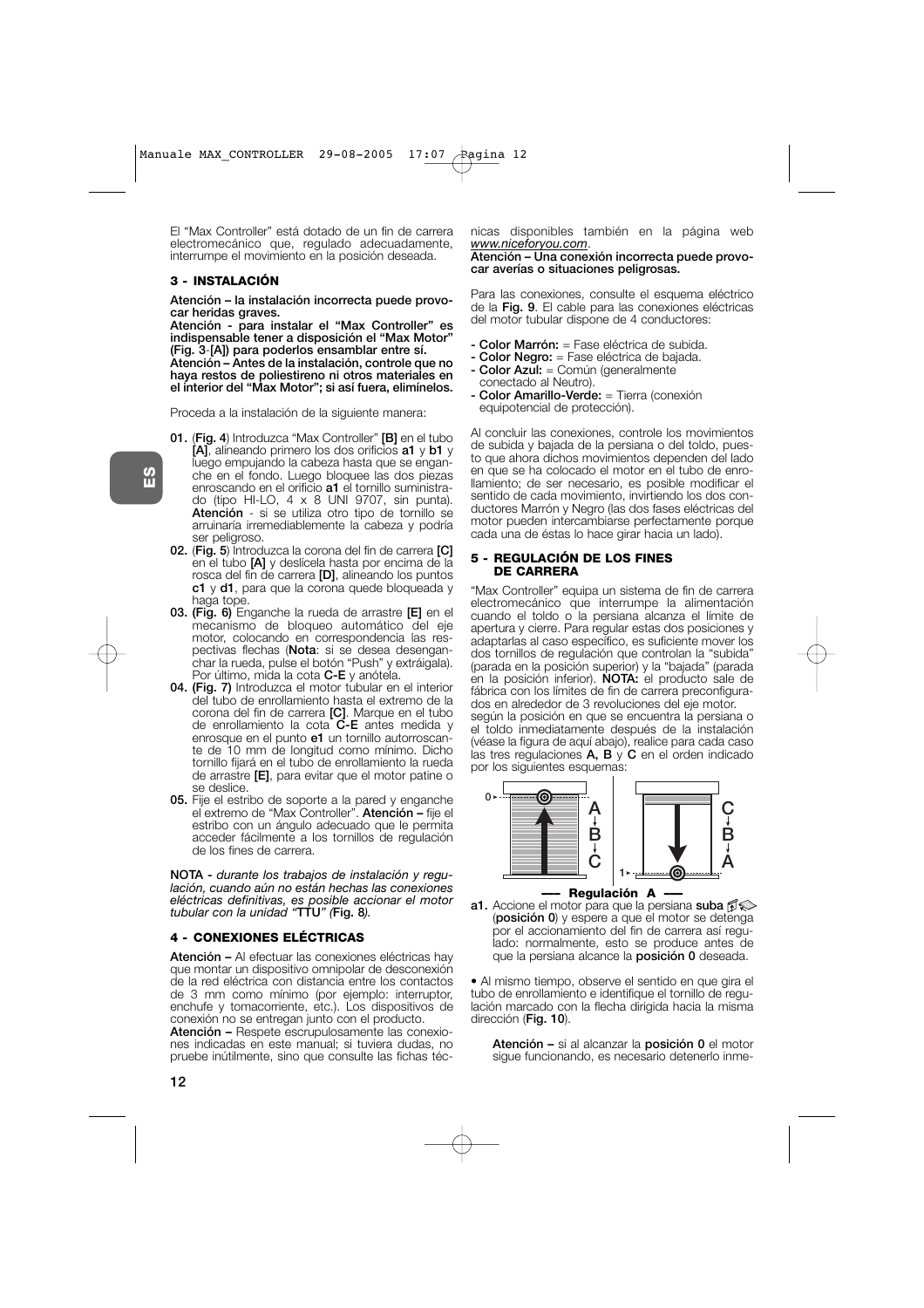

diatamente e invertir el movimiento, haciendo bajar la persiana una cierta cantidad. Luego, gire algunas vueltas el tornillo de regulación (aquel identificado en el punto **a1**) hacia la dirección del signo **–** . Por último, reanude la operación desde el punto **a1**.

**a2.** Gire un poco a la vez el tornillo de regulación (aquel identificado en el punto **a1**) hacia la dirección del signo **+** , para que la persiana suba y alcance la posición de parada deseada. Durante las regulaciones, active el motor (**subida**) para que a cada regulación del tornillo, la persiana se detenga en la nueva posición.

#### **––– Regulación B –––**

Identifique el tornillo de regulación **que no se ha utilizando en la maniobra anterior** y gírelo algunas vueltas hacia el signo **–** .

#### **––– Regulación C –––**

**c1.** Accione el motor para que la persiana **baje** (**posición 1**) y espere a que el motor se detenga por el accionamiento del fin de carrera así regulado: normalmente, esto se produce antes de que la persiana alcance la **posición 1** deseada.

• Al mismo tiempo, observe el sentido en que gira el tubo de enrollamiento e identifique el tornillo de regulación marcado con la flecha dirigida hacia la misma dirección (**Fig. 10**).

**Atención** – si al alcanzar la **posición 1** el motor sigue funcionando, es necesario detenerlo inmediatamente e invertir el movimiento, haciendo subir la persiana una cierta cantidad. Luego, gire algunas vueltas el tornillo de regulación (aquel identificado en el punto **c1**) hacia la dirección del signo **–** . Por último, reanude la operación desde el punto **c1**.

**c2.** Gire un poco a la vez el tornillo de regulación (aquel identificado en el punto **c1**) hacia la dirección del signo **+** , para que la persiana baje y alcance la posición de parada deseada. Durante las regulaciones, active el motor (**bajada**) para que a cada regulación del tornillo, la persiana se detenga en la nueva posición.

#### **6 - Qué hacer si…**

(pequeña guía en caso de problemas)

#### **… el motor no se mueve a pesar de que esté alimentada una fase eléctrica:**

**1)** controle si la protección térmica se ha activado: en este caso, espere a que el motor se enfríe;

**2)** controle que haya tensión de red y que los valores medidos correspondan con aquellos indicados en la placa de características del motor, midiendo entre Común y la Fase eléctrica alimentada; por último, pruebe a alimentar la Fase eléctrica opuesta;

**3)** controle si los dos fines de carrera, al estar mal regulados, se activan simultáneamente: en este caso, gire los dos tornillos de regulación algunas vueltas hacia el sentido horario (**+**).

Si al final de dichos controles el motor sigue sin moverse, es probable que haya una avería grave.

#### **7 - CARACTERÍSTICAS TÉCNICAS (Max Motor - Max Controller)**

- **Tensión de alimentación y frecuencia; corriente y potencia; par y velocidad:** Véanse datos técnicos en etiqueta de cada modelo
- **Diámetro del motor:** 45 mm
- **Tiempo nominal de funcionamiento:** máximo 4 minutos
- **Clase de protección:** IP 44
- **Temperatura de funcionamiento:** -20°C; +60°C
- **Longitud del cable de conexión:** 3 m

Nice S.p.A. se reserva el derecho de modificar los productos cuando lo considere necesario.

**10**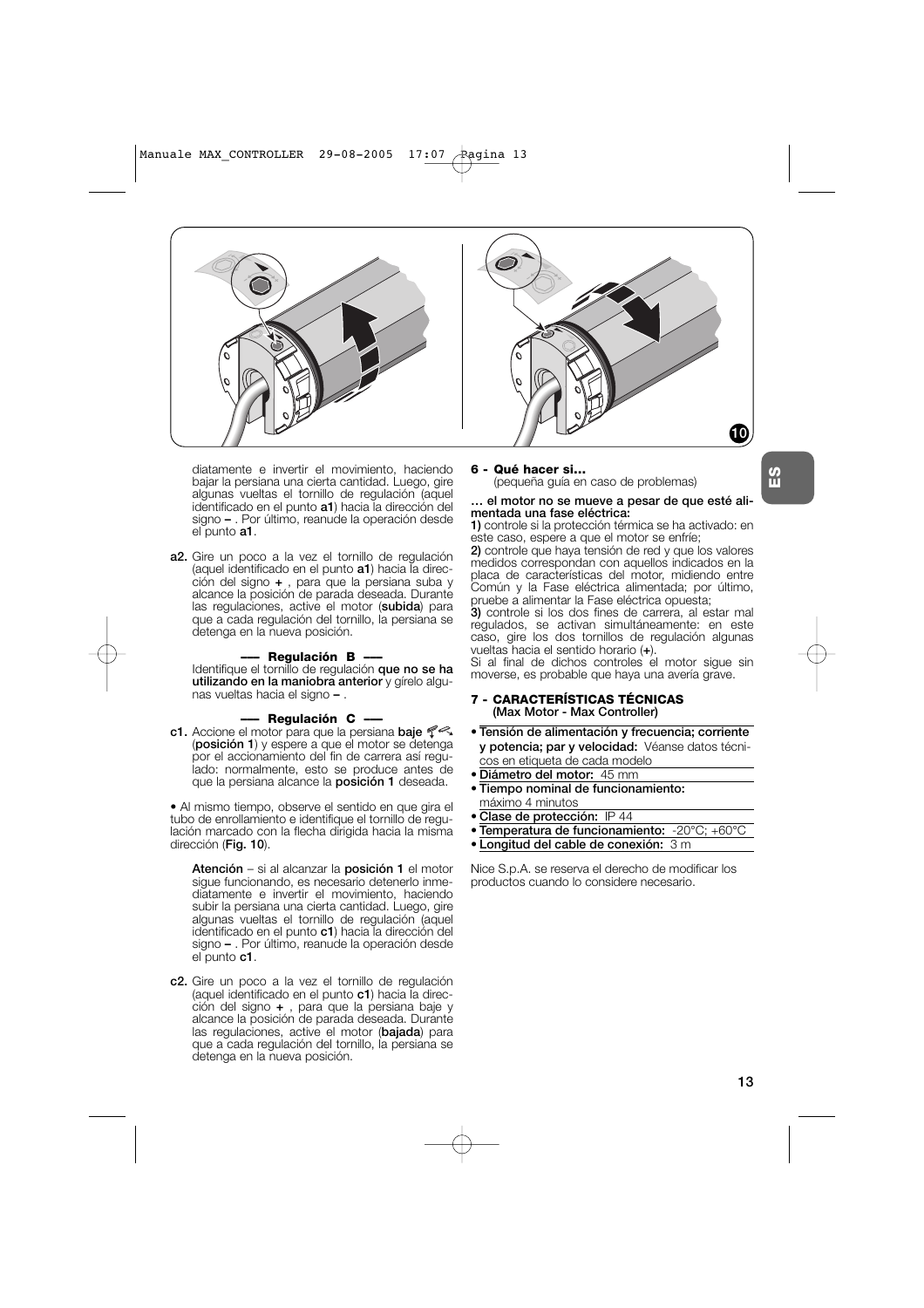#### **1 - SICHERHEITSANWEISUNGEN- UND VORKEHRUNGEN**

**Das vorliegende Handbuch enthält wichtige Sicherheitsanweisungen für die INSTALLATION und den GEBRAUCH des Produkts.**

#### **INSTALLATION:**

**Achtung - Eine unsachgemäße Installation kann schwere Verletzungen verursachen. Aus diesem Grund empfehlen wir während den Arbeitsphasen alle in diesem Handbuch beschriebenen Installationsanweisungen genauestens zu befolgen.**

#### **GEBRAUCH DES PRODUKTES:**

**Achtung – Beim täglichen Gebrauch des Produktes daran denken, dass die vorliegenden Anweisungen zur Gewährleistung der Personensicherheit genauestens befolgt werden müssen. Das Handbuch ist aufzubewahren, um es in Zukunft zu Rate ziehen zu können.**

**EINLEITENDE BEMERKUNG –** *In diesem Handbuch bezeichnet der Begriff "***Rohrmotor"** *das gesamte aus "Max-Motor" (Antrieb* der Automatisierung) und "Max Controller" *(Motorkopf) bestehende Objekt.*

- Die Rohrmotoren der Serie Max wurden entwickelt, um die Bewegung von Rollläden und Markisen zu automatisieren; jeder andere Einsatz ist unsachgemäß und daher untersagt.
- Die Installation des Rohrmotors muss unter voller Einhaltung der geltenden Sicherheitsvorschriften und der vorliegenden Anweisungen durch technisches Fachpersonal ausgeführt werden.
- Bei der Wahl des Rohrmotortyps sind je nach der zu automatisierenden Anwendung das Drehmoment und die Betriebszeit zu berücksichtigen, die auf dem Datenschild des "Max-Motors" angegeben sind.
- Vor Beginn muss aufgrund der Tatsache, dass der Rohrmotor bei der Installation in die Rollladenwelle (Jalousien und Markisen, die automatisiert werden) eingebaut wird, Folgendes berücksichtigt werden: Antriebe mit einem Drehmoment bis einschließlich 35 Nm können in eine Welle mit einem Mindestdurchmesser von 52 mm eingebaut werden; Antriebe mit einem größeren Drehmoment bedürfen einer Welle mit einem Mindestdurchmesser von 60 mm.
- Vor der Installation des Rohrmotors müssen alle überflüssigen Elektrokabel entfernt werden; alle Mechanismen, die nicht notwendig für den motorisierten Betrieb sind, müssen deaktiviert sein.
- Sollte der Rohrmotor in einer geringeren Höhe als 2,5m über dem Boden oder einer anderen Ebene, von der man auf diesen zugreifen kann, installiert werden, müssen alle beweglichen Rohrmotorteile geschützt sein. Zum Zweck der Wartung muss ein einfacher Zugriff auf das Produkt gewährleistet sein.
- Bei Markisen muss der horizontale Abstand zwischen der vollständig geöffneten Markise und einem beliebigen sich davor befindenden Gegenstand mindestens 40 cm gewährleistet sein.
- **DEUTSCH** Den Rohrmotor keinen Quetschungen, Stößen, fal-<br>
lenden Gegenständen oder Kontakt mit Flüssigkeiten beliebiger Art aussetzen; nicht lochen und keine Schrauben am Rohr anbringen **(Abb. 1)**;das Einführen von spitzen Gegenständen (z.B. Schraubenziehern) in das Rohr des "Max-Motors", das zu einer Beschädigung von Antrieb und elektrischen Kontakten führen kann, ist zu vermeiden.
	- Bei der Installation dürfen im Bereich der Rollladenwelle, durch die intern das Rohr des "Max-Motors" verläuft, keine Schrauben angebracht werden: sie könnten das Rohr beschädigen.
	- Das Versorgungskabel des "Max-Controllers" ist aus PVC: dadurch wird die Eignung zur Innenanwendung gewährleistet. Bei Außenanwendungen muss das ganze Kabel mit einem Isoliermantel geschützt werden. Alternativ kann ein "Max-Controller" mit einem speziellen Außenkabel (Typ 05RN-F) montiert werden.
	- Für einen Rohrmotor darf jeweils nur ein Umschalter verwendet werden. Mehrere Rohrmotoren dürfen nicht über denselben Umschalter gesteuert werden (**Abb. 2**). Bei Bedarf das eigens dafür ausgelegte "**TTE**"-Zubehör von Nice® verwenden.
	- Die Steuertaste des Rohrmotors muss sichtbar, jedoch fern von beweglichen Teilen und in einer Mindesthöhe von 1,5 m angebracht werden.
	- Personen vom Rollladen fern halten, wenn sich dieser bewegt.
	- Den Rollladen nicht betätigen, wenn Arbeiten wie zum Beispiel das Putzen von Fenstern in ihrer Nähe ausgeführt werden; bei automatischer Steuerung ist auch die Stromversorgung abzuschalten.
	- Kinder nicht mit den festen Steuervorrichtungen spielen lassen; Fernbedienung außerhalb der Reichweite von Kindern halten.
	- Falls vorhanden, Ausgleichsfedern und Abnutzung der Seile regelmäßig kontrollieren. Bei Wartung und Reparatur dieser eventuell vorhandenen Mechanismen ausschließlich an technisches Fachpersonal wenden.

#### **2 - BESCHREIBUNG UND EINSATZ DES PRODUKTS**

Die Rohrmotoren der Serie MAX von Nice® bestehen aus zwei Teilen: der vorliegenden Steuervorrichtung, dem so genannten dem "**Max Controller**", die den Antrieb speist und die Endschalter betreibt (**Abb. 1**- **[B]**) und dem Antrieb, dem so genannten "Max-**Motor**" (**Fig. 1**-**[A]**), der nicht in der Verpackung mitgeliefert wird. Durch den Zusammenbau dieser beiden Teile wird die Automatisierung der Bewegung verschiedener Rollläden wie zum Beispiel von Jalousien und Markisen gewährleistet. Je nach zu automatisierender Anwendung und anhand der auf dem Datenschild angegebenen Nenndrehmoment-, der Drehgeschwindigkeits- und Betriebszeitwerte muss der geeignetste Antriebstyp gewählt werden.

Der Rohrmotor MAX ist trotz der Gewährleistung eines Dauerbetriebs von maximal 4 Minuten für Wohnzwecke und folglich für einen Kurzzeitbetrieb ausgelegt. Bei Überhitzung (z.B. aufgrund von Dauerbetrieb) schaltet sich automatisch ein Thermoschutzschalter ein, der die Stromzufuhr unterbricht und den Strom erst bei Wiederherstellung der Solltemperatur wieder zuführt.

**DE**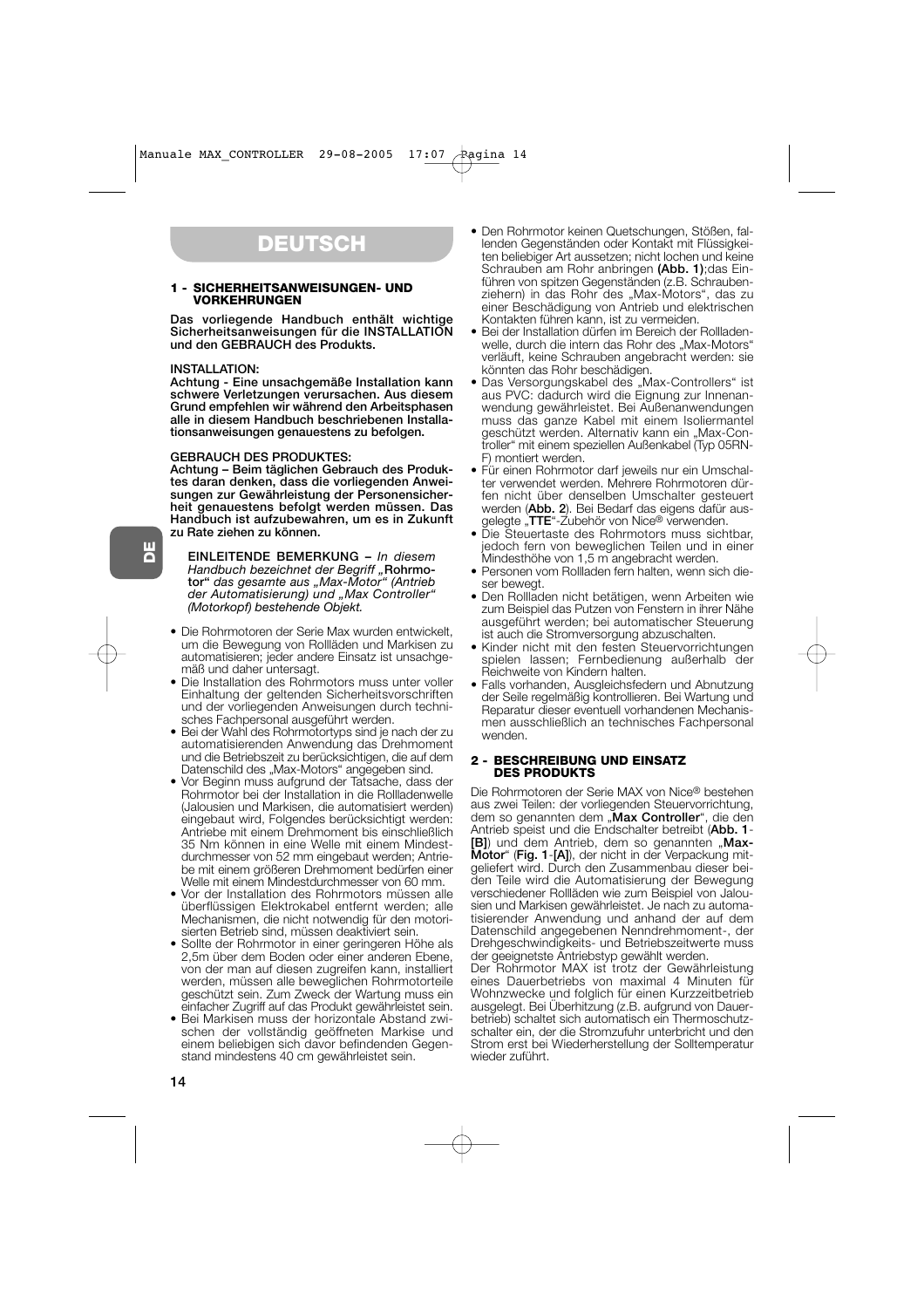Alle "Max-Motoren" sind an einem Ende mit einer Motorwelle mit einem sich am Kopfteil befindenden selbstsperrenden Mechanismus zur Steckverbindung des Mitnehmrads versehen. Der Antrieb wird in die Rollladenwelle der Jalousie oder der Markise installiert und sorgt für die ansteigende und absteigende Bewegung. Das "Max-Controller" ist mit elektrischem Endschalter versehen, der – entsprechend eingestellt – die Bewegung an der gewünschten Position unterbricht.

#### **3 - INSTALLATION**

**Achtung - Eine unsachgemäße Installation kann schwere Verletzungen verursachen.**

Achtung - Um mit der Installation des "Max-Con**trollers" beginnen zu können, bedarf es zum vorausgehendem Zusammenbau der beiden Teile** von Anfang an des "Max-Motors" (Abb. 3-[A]).

Achtung - Sich eventuell im "Max-Motor" befind**liche Polystyrolteile oder sonstige Teile sind vor der Installation zu entfernen.**

Bei der Installation ist folgendermaßen vorzugehen:

- **01.** (**Abb. 4**) Den "Max-Controller" **[B]** in das Rohr **[A]** stecken und die beiden Lochungen **a1** und **b1** übereinander liegen. Dann den Kopf soweit drücken, bis er am Boden einrastet. Die beiden Teile über die Lochung **a1** mit der mitgelieferten Schraube (Typ HI-LO, 4 x 8 UNI 9707, stumpf) zusammenschrauben. **Achtung –** Infolge des Gebrauchs einer anderen Schraube kann es zu irreversiblen Schäden kommen und das Kopfteil kann eine Gefahrenquelle darstellen.
- **02.** (**Abb. 5**) Den Endschalterkranz **[C]** auf das Rohr **[A]** stecken und solange drehen, bis er sich über der Endschalternutmutter **[D]** befindet und die beiden Nuten **c1** und **d1** so zusammen treffen, dass der Kranz blockiert und anschlägt.
- **03.** (**Abb. 6**) Das Mitnehmrad **[E]** auf den selbstsperrenden Mechanismus der Motorwelle stecken. Dabei müssen die beiden Pfeile aufeinander liegen (**Anmerkung**: Das eventuelle Auskuppeln des Rads geschieht über das Drücken der Taste "Push"). Anschließend Höhe **C-E** messen und vermerken.
- **04.** (**Abb. 7**) Rohrmotor bis zum Ende des Endschalterkranzes **[C]** in die Rollladenwelle einfügen. Die Rollladenwelle erneut in die zuvor ausgemachte Höhe **C-E** bringen und an der Nut **e1** mit einer mindestens 10 mm langen selbstschneidenden Schraube befestigen. Diese befestigt das Mitnehmrad **[E]** an der Rollladenwelle. Auf diese Weise wird einem eventuellen Verrutschen bzw. Verschieben des Antriebs vorgebeugt.
- **05.** Tragbügel an der Wand befestigen und das Ende des "Max-Controllers" darin einhaken. **Achtung –** Bügel mit angemessenem Winkel befestigen, um so den problemlosen Zugriff auf die Stellschraube der Endschalter zu einem späteren Zeitpunkt zu gewährleisten.

**HINWEIS** – *Für den Fall, dass die definitiven elektrischen Anschlüsse noch nicht vorhanden sind, kann der Antrieb bei den Installations- und Einstellungsarbeiten über die eigens dazu bestimmte "***TTU***"- Einheit (***Abb. 8***) gesteuert werden.*

#### **4 - ELEKTRISCHE ANSCHLÜSSE**

**Achtung** – Bei den elektrischen Anschlüssen muss eine allpolige Abschaltvorrichtung vom Stromnetz mit einem mindestens 3 mm großen Abstand zwischen den Kontakten vorgesehen werden (z. B. Trennschalter, Stecker und Steckdose, usw.). Die Verbindungsvorrichtungen werden nicht mit dem Produkt mitgeliefert. **Achtung** – Die in diesem Handbuch angegebenen Anschlüsse sind strengstens einzuhalten; im Zweifelsfall keine unnützen Versuche unternehmen, sondern die technischen Blätter zu Rate ziehen, die auch im Internet unter *www.niceforyou.com* zur Verfügung stehen. **Achtung – Ein falscher Anschluss kann Defekte verursachen oder Gefahrensituationen hervorrufen.**

Für die elektrischen Anschlüsse wird auf den Schaltplan **Abb. 9** verwiesen. Das elektrische Anschlusskabel des Rohrmotors hat innen 4 Leiter:

- **Braun:** = elektrische Anstiegsphase.
- **Schwarz:** = elektrische Abstiegsphase.
- **Blau:** = gemeinsamer Leiter (im Allgemeinen mit dem Nullleiter verbunden)
- **Gelb/Grün:** = Erde (äquipotentiale Schutzverbindung).

Nach dem Anschließen An- und Abstiegsbewegung der Rollladenwelle überprüfen. Da diese von der Seite in die der Antrieb in die Rollladenwelle eingebaut wurde abhängt, kann die Bewegungsrichtung im Bedarfsfall verändert werden, indem der braune und der schwarze Leiter miteinander ausgetauscht werden (die beiden elektrischen Phasen des Antriebs sind problemlos miteinander austauschbar, da sie jeweils in eine Richtung drehen).

#### **5 - EINSTELLUNG DER ENDSCHALTER**

"Max-Controller" hat ein elektromechanisches Endschaltersystem, das die Stromzufuhr unterbricht, wenn der Rollladen die Öffnungs- und Schließgrenze erreicht. Um diese Grenzen einzustellen und sie dem jeweiligen Bedarf anzupassen, genügt es, die beiden Stellschrauben, die "Auf" (Anhalten oben) und "Ab" (Anhalten unten) kontrollieren, zu regulieren. **ANMER-KUNG:** Werksseitig sind die Endschaltergrenzen auf ca. 3 Wellenumdrehungen eingestellt.

Je nach Position, in der sich der Rollladen direkt nach der Installation befindet (siehe unten stehende Abbildung), sind für jeden Fall die drei Einstellungen **A, B** und **C** gemäß der Reihenfolge des nachfolgenden Schemas auszuführen:



**a1.** Den Antrieb so steuern, dass er eine **Aufwärtsbewegung** des Rollladens (**Position 0**) bewirkt und warten, bis der Antrieb stehen bleibt und der Endschalter sich entsprechend der aktuellen Einstellung einschaltet: Normalerweise geschieht dies, bevor der Rollladen die gewünschte **Position 0** erreicht.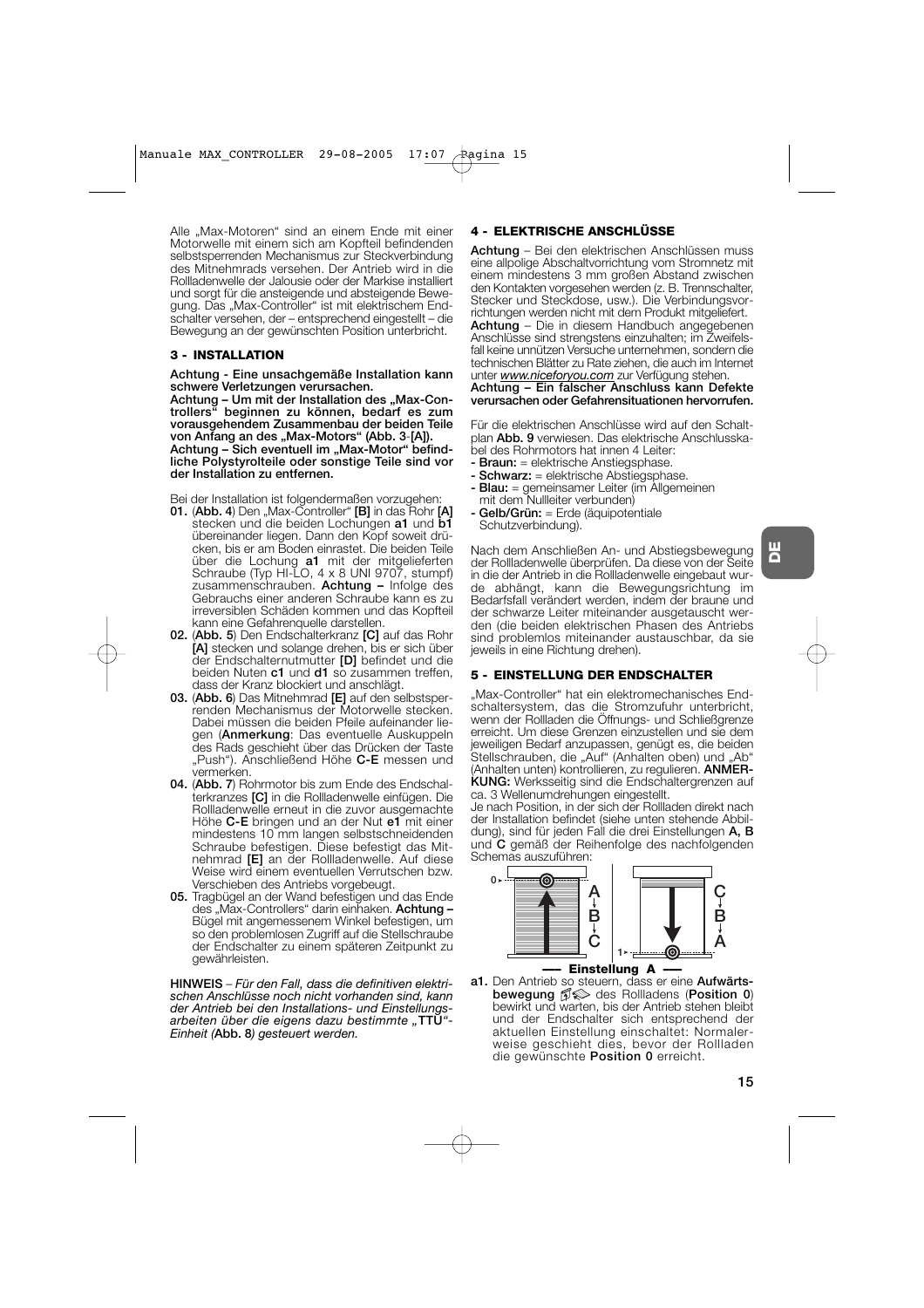

• In der Zwischenzeit beobachten, in welche Richtung sich die Rollladenwelle dreht und die Stellschraube mit dem Pfeil ausmachen, der in die Richtung zeigt, in die sich auch die Rollladenwelle gedreht hat (**Abb. 10**).

**Achtung –** Sollte der Antrieb bei Erreichen der Position 0 weiterdrehen, muss er umgehend angehalten werden. Die Bewegungsrichtung muss umgekehrt und der Rollladen ein Stück abgewickelt werden. Die Stellschraube (die in Punkt **a1** angegebene) anschließend einige Male in Richtung des Zeichens **–** drehen. Danach erneut ab Punkt **a1** beginnen.

**a2.** Dann die Stellschraube (die in Punkt **a1** angegebene) langsam in Richtung des Zeichens **+** drehen, damit sich der Rollladen aufwickelt und die gewünschte Endstellung erreicht. Den Antrieb (in **ansteigender Bewegung**) bei den Einstellungen so aktivieren, dass der Rollladen bei jeder Schraubeneinstellung an der neuen Stellung anhält.

#### **––– Einstellung B –––** Die **nicht im vorangehend beschriebenen Arbeitsschritt verwendete** Stellschraube einige Male in Richtung des Zeichens **–** drehen.

#### **––– Einstellung C –––**

**c1.** Den Antrieb so steuern, dass er eine **Abwärtsbewegung**  $\sqrt[4]{\infty}$  des Rollladens (**Position 1**) bewirkt und warten, bis der Antrieb stehen bleibt und der Endschalter sich entsprechend der aktuellen Einstellung einschaltet: Normalerweise geschieht dies, bevor der Rollladen die gewünschte **Position 1** erreicht.

• In der Zwischenzeit beobachten, in welche Richtung sich die Rollladenwelle dreht und die Stellschraube mit dem Pfeil ausmachen, der in die Richtung zeigt, in die sich auch die Rollladenwelle gedreht hat (**Abb. 10**).

**Achtung –** Sollte der Antrieb bei Erreichen der **Position 1** weiterdrehen, muss er umgehend angehalten werden. Die Bewegungsrichtung muss umgekehrt werden und der Rollladen muss ein Stück abgewickelt werden. Die Stellschraube (die in Punkt **c1** angegebene) anschließend einige Male in Richtung des Zeichens **–** drehen. Danach erneut ab Punkt **c1** beginnen.

**c2.** Dann die Stellschraube (die in Punkt **c1** angegebene) langsam in Richtung des Zeichens **+** drehen, damit sich der Rollladen abwickelt und die gewünschte Endstellung erreicht. Den Antrieb (in **absteigender Bewegung**) bei den Einstellungen so aktivieren, dass der Rollladen bei jeder Schraubeneinstellung an der neuen Stellung anhält.

#### **6 - Was tun, wenn...**

(Leitfaden zur Fehlerbehebung)

#### **… der Antrieb nicht läuft, obgleich eine elektrische Phase gespeist wird:**

**1)** Prüfen, ob die Wärmeschutzsicherung aktiv ist: in diesem Fall ist es ausreichend zu warten, bis sich der Antrieb abkühlt;

**2)** Vorhandensein der Netzspannung und die Entsprechung der ausgemachten Werte mit denen des Datenschildes des Antriebs prüfen, indem zwischen dem gemeinsamen Leiter und der gespeisten elektrischen Phase gemessen wird; abschließend die entgegengesetzte elektrische Phase testen;

**3)** Prüfen, ob die beiden Endschalter aufgrund einer falschen Einstellung gleichzeitig ausgelöst werden; in diesem Fall die beiden Stellschrauben einige Male im Uhrzeigersinn (**+**) drehen.

Sollte sich der Antrieb nach diesen Kontrollen immer noch nicht bewegen, ist es wahrscheinlich, dass ein schwerwiegender Fehler vorliegt.

#### **7 - TECHNISCHE MERKMALE (Max Motor - Max Controller)**

- **Versorgungsspannung und Frequenz; Stromaufnahme und Leistung; Drehmoment und Geschwindigkeit:** siehe Technische Daten auf dem Etikett eines jeden Modells
- **Motordurchmesser:** 45 mm
- **Nennbetriebszeit:** max. 4 Minuten
- **Schutzart:** IP 44
- **Betriebstemperatur:** -20°C; +60°C
- **Länge des Anschlusskabels:** 3 m

Nice S.p.a behält sich das Recht vor, jederzeit Änderungen am Produkt anzubringen.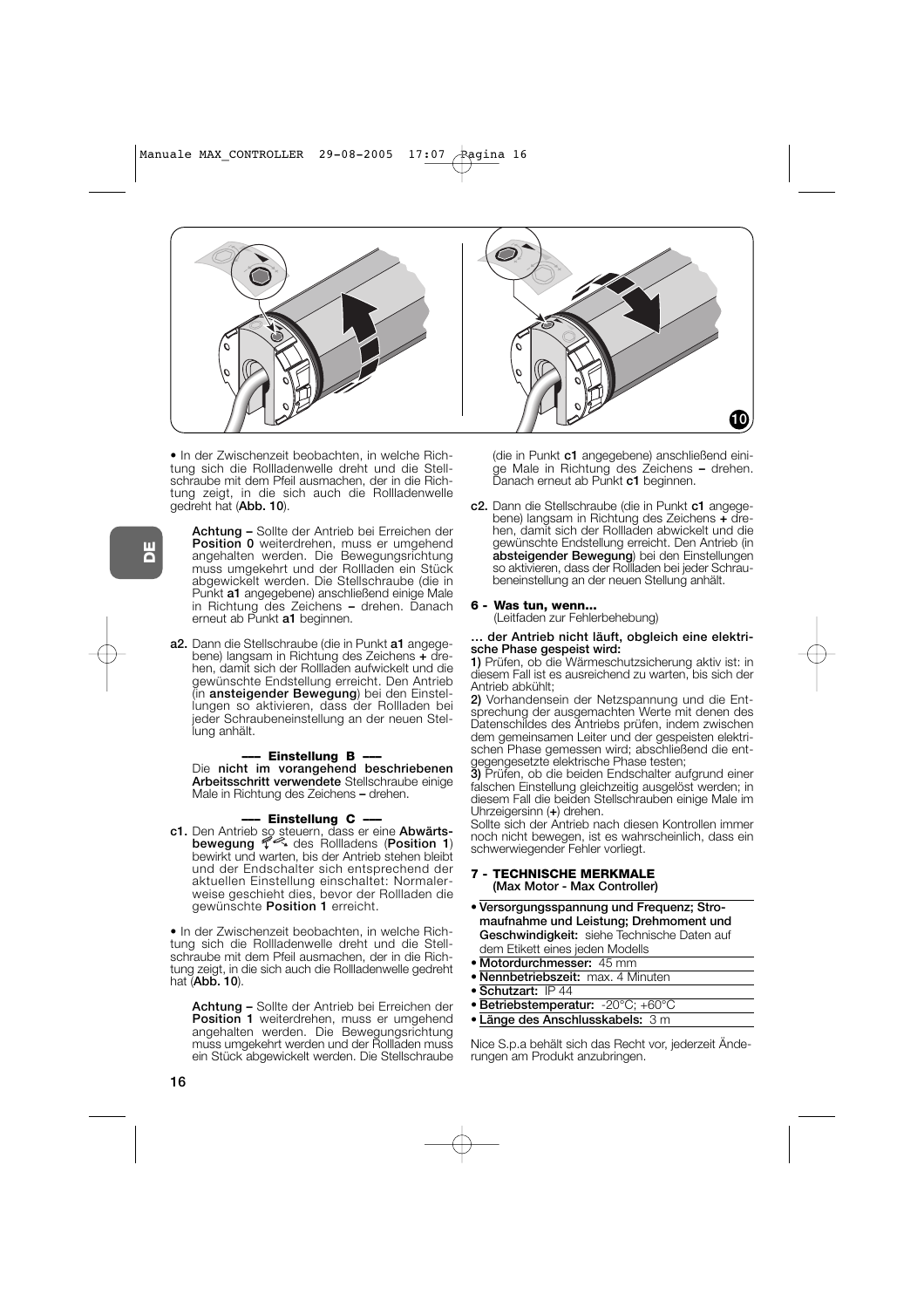#### 1 - OSTRZEŻENIA I UWAGI ZWIĄZANE Z **BEZPIECZEŃSTWEM**

Niniejsza instrukcja zawiera ważne zalecenia dla bezpieczeństwa związane z INSTALOWANIEM i UŻYTKOWANIEM produktu.

#### INSTALACJA:

Uwaga - niewłaściwa instalacja może skutkować ciężkimi obrażeniami. Z tego też powodu podczas pracy należy przestrzegać wszystkie instrukcje instalowania znajdujące się w niniejszej instrukcji.

#### UŻYTKOWANIE PRODUKTU:

Uwaga – przy codziennym użytkowaniu produktu należy pamiętać, że dla bezpieczeństwa osób ważnym jest przestrzeganie niniejszych instrukcji. Instrukcję należy przechowywać w celu ewentualnej, przyszłej konsultacji.

UWAGA WSTĘPNA – *w niniejszej instrukcji nazwy takie jak "*siłownik rurowy*" jest używany do identyfikacji* całego urządzenia *złożonego z "Max Motor" (siłownika) i z "Max Controller" (głowicy siłownika).*

- Siłowniki rurowe z serii MAX zostały zaprojektowane do automatyzacji ruchu markiz i rolet; każde inne ich zastosowanie jest nieprawidłowe i zabronione.
- Instalacja siłownika musi być wykonana przez personel techniczny z zachowaniem wszelkich norm bezpieczeństwa aktualnie obowiązujących i tych znajdujących się w niniejszej instrukcji.
- Przy wyborze typu siłownika, w zależności od jego zastosowania, należy mieć na uwadze moment nominalny, prędkość obrotową i czas funkcjonowania wskazany na tabliczce znamionowej "Max Motor".
- Jako, że instalacja przewiduje montaż siłownika wewnątrz rury nawijającej (roleta lub markiza) należy wykonać to, co poniżej przedstawiono: siłowniki z momentem maksymalnie do 35 Nm (włącznie) mogą być zainstalowane w rurach o minimalnej średnicy 52mm; siłowniki z wyższym momentem wymagają rury z minimalną średnicą 60 mm.
- Przed przejściem do instalowania siłownika, pooddalać wszystkie kable elektryczne i usunąć zbędne i wyłączyć wszystkie mechanizmy niepotrzebne do funkcjonowania automatyki.
- Części ruchome siłownika powinny być osłonięte, jeśli jest on zamontowany na wysokości mniejszej niż 2,5 m. lub na innej łatwo dostępnej płaszczyźnie. Mając na uwadze wykonanie czynności konserwacyjnych należy zagwarantować łatwy dostęp do produktu.
- W przypadku markiz odległość w poziomie od maksymalnego punktu otwarcia zasłony do jakiegokolwiek przedmiotu stałego nie może być mniejsza od 40 cm.
- Chronić siłownik przed zgnieceniem, uderzeniem, spadnięciem lub kontaktem z płynami jakiegokolwiek rodzaju; nie dziurawić i nie wkręcać śrub na

**POLSKI** całej długości rury (Rys. 1); nie wolno wsadzać do rury "Max Motor" przedmiotów zaostrzonych (np.<br>*in wolnowanych (np. 1)* całej do rury "Max Motor" przedmiotów zaostrzonych (np. 1) śrubokręty), które mogą uszkodzić siłownik i styki elektryczne.

- Podczas instalowania nie używać wkrętów w strefie rolki nawijania "Max Motor", które mogłyby uszkodzić rurę.
- Kabel zasilający na wyposażeniu "Max Controller" wykonany jest PCV: Jest to kabel do zastosowania wewnątrz. Jeśli instalacja będzie miała miejsce na zewnątrz należy ten kabel opancerzyć lub zamontować "Max Controller" posiadający specjalny kabel do montażu na zewnątrz (typu 05RN-F).
- Nie używać więcej inwertorów do tego samego siłownika rurowego jak i nie należy sterować wielu siłowników jednym inwertorem (Rys. 2). Ewentualnie zastosować "TTE" firmy Nice®.
- Przełącznik sterujący siłownika rurowego ma być przymocowany na widoku, ale daleko od części ruchomych i na wysokości co najmniej 1,5m.
- Powstrzymać od zbliżania się do mechanizmu ludzi, kiedy jest w ruchu.
- Nie uruchamiać rolety, jeśli w pobliżu są wykonywane prace, na przykład: mycie szyb; w przypadku napędu automatycznego należy także odłączyć zasilane elektryczne.
- Nie pozwalać dzieciom bawić się sterownikami i trzymać nadajniki poza ich zasięgiem.
- Często sprawdzać sprężyny wyważające lub stopień zużycia linek, jeśli takie mechanizmy występują i ewentualnie zwrócić się jedynie do serwisu, który jest wyspecjalizowany do wykonywania czynności konserwacyjnych i ewentualnych napraw.

#### 2 - OPIS I PRZEZNACZENIE

MAX firmy Nice® jest linią siłowników rurowych i składa się z dwóch części, urządzenia kontroli zwanego "Max Controller", które zasila steruje wyłącznikami krańcowymi (Rys. 1-[B]) i siłownik zwany "Max Motor" (Rys. 1-[A]), nieznajdujący się na wyposażeniu. Dwie części, które są do złożenia służą do zautomatyzowania ruchu mechanizmów nawijających do markiz i rolet. W zależności od zastosowania należy wybrać właściwy model według wartości wskazanych na tabliczce znamionowej: moment nominalny i czas funkcjonowania.

Siłownik rurowy MAX został zaprojektowany do użytku w zespołach mieszkalnych do pracy nieciągłej pomimo to, że gwarantowany jest czas nieciągłej pracy na maksymalnie 4 minuty. W przypadku rozgrzania (np. spowodowanego częstymi ciągłymi włączeniami) zainterweniuje automatycznie czujnik termiczny, który przerwie zasilanie elektryczne ale przywróci do normalnego stanu zaraz kiedy temperatura powróci do normalnych wartości.

Wszystkie siłowniki "Max Motor" posiadają na końcówce wału siłownika mechanizm samoblokujący przystosowany do zamocowania koła napędowego.

Siłownik mocowany jest przez umieszczenie go wewnątrz rury nawijającej (zasłony lub rolety) i jest w stanie poruszać nią tak przy opuszczaniu jak i podnoszeniu. "Max Controller" wyposażony jest w elektromechaniczny wyłącznik krańcowy, który po odpowiednim wyregulowaniu przerywa ruch na żądanej pozycji.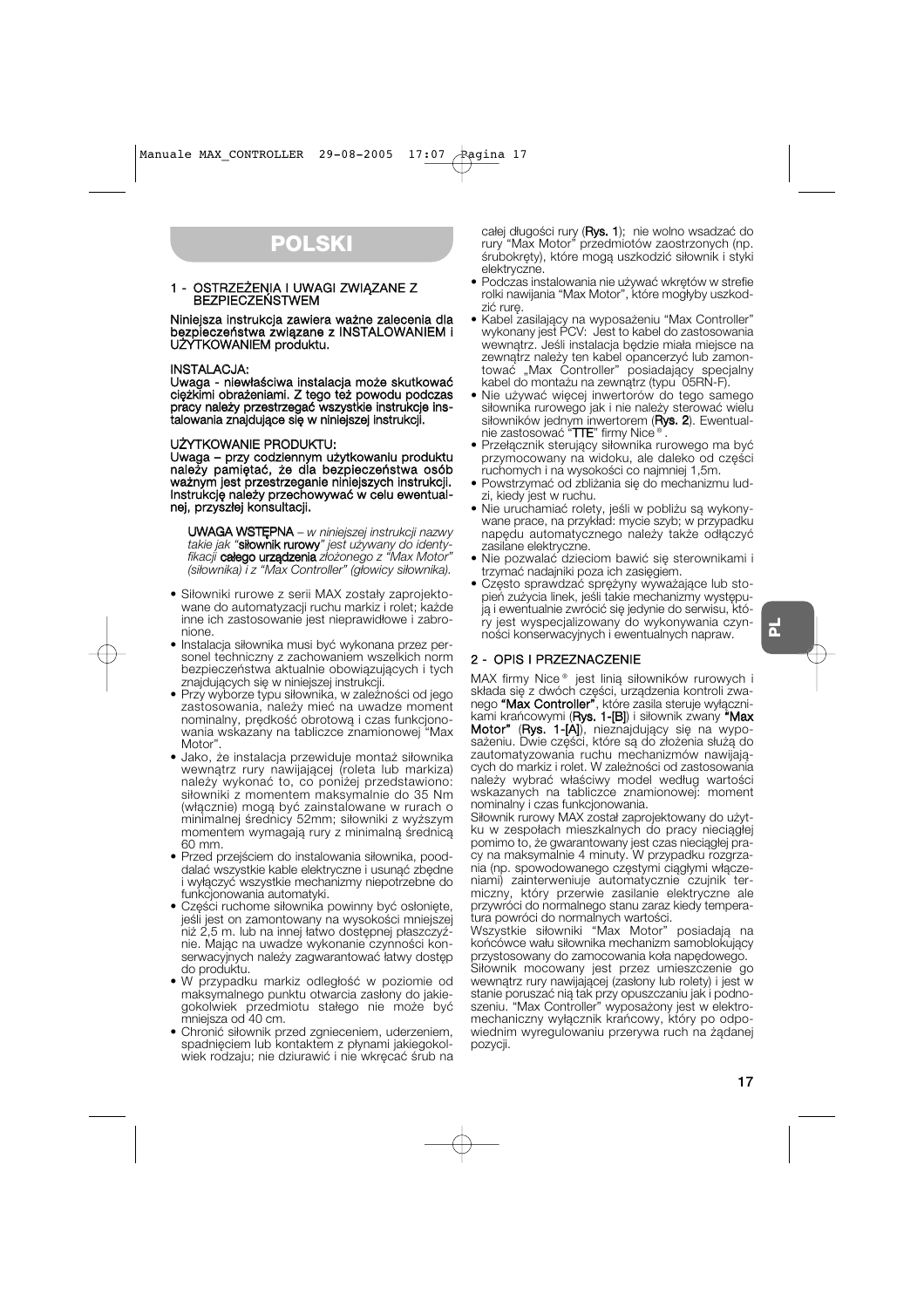#### 3 - INSTALOWANIE

Uwaga - niewłaściwa instalacja może skutkować ciężkimi obrażeniami.

Uwaga – aby zainstalować "Max Controller" należy posiadać "Max Motor" (rys. 3-[A]) do wstępnego połączenia dwóch części.

Uwaga - przed zainstalowaniem należy sprawdzić czy wewnątrz "Max Motor" nie pozostały obce elementy, jeśli tak, to należy je usunąć.

Instalację wykonywać w następujący sposób:

- 01. (Rys. 4) Przyłączyć "Max Controller" [B] do rury [A] i przekręcić nią tak, aby otwory a1 i b1 pasowały do siebie. Zablokować dwie części wkręcając do otworu  $a1$  wkręt (typu HI-LO,  $4 \times 8$  UNI 9707, bez ostrza). Uwaga – zastosowanie innego wkrętu może uszkodzić nieodwracalnie głowicę i być źródłem niebezpieczeństwa.
- **02. (Rys. 5**) Wsunąć wieniec wyłącznika krańcowego [C] do rury [A] i nasunąć na tulejkę wyłącznika krańcowego [D], ustawić w linii punkty c1 i d1 i tak, aby wieniec pozostał zablokowany do oporu.
- 03. (Rys. 6) Założyć koło napędowe [E] na mechanizmie samoblokującym wału - siłownika tak, aby dostawić do siebie strzałki (Uwaga: jeśli zamierza się odczepić koło należy przycisnąć przycisk "Push" i ściągnąć je). Zmierzyć wartość C-E i zapisać.
- 04. (Rys. 7) Wsunąć tak złożony siłownik do rury nawijania aż do jej nasuniecia na wieniec tulei **[C]**. Ustawić ponownie odczytaną poprzednio wartość C-E na rolce nawijającej i przykręcić wkręt o długości co najmniej 10 mm w punkcie e1. Ten wkręt przymocuje do rury rolkę nawijającą [E] znajdującą się wewnątrz w celu uniknięcia możliwych poślizgów lub przestawień siłownika.
- 05. Przymocować wspornik do ściany i zaczepić końcówki "Max Controller". Uwaga – należy wybrać przy montażu wspornika właściwe ustawienie, które sukcesywnie umożliwi łatwy dostęp do śrub regulacyjnych wyłączników krańcowych.

UWAGA *– podczas prac instalacyjnych i regulacyjnych, kiedy nie ma jeszcze połączenia do sieci elektrycznej można sterować siłownik jednostką sterującą* "TTU" *(*Rys. 8*)*.

## 4 - POŁĄCZENIA ELEKTRYCZNE

Uwaga - przy podłączeniu elektrycznym należy zastosować przełącznik wielobiegunowy do odłączenia od sieci elektrycznej, w którym odległość pomiędzy stykami wynosi co najmniej 3mm (np.: przełącznik lub gniazdo i wtyczka, itp.).

Uwaga – skrupulatnie przestrzegać przewidzianych połączeń; w wypadku wątpliwości nie próbować niepotrzebnie, ale zapoznać się z odpowiednimi szczegółowymi instrukcjami technicznymi, które dostępne są także na stronie internetowej:<br>www.niceforyou.com.

*www.niceforyou.com*. Uwaga - Błędne połączenie może doprowadzić do uszkodzenia lub stworzenia zagrożenia.

W tym celu należy odwołać się do schematu elektrycznego Rys. 9. Kabel elektryczny siłownika rurowego posiada 4 żyły.

- Kolor Brązowy: = Faza elektryczna podnoszenia (nawijania);
- Kolor Czarny: = Faza elektryczna obniżenia (odwijania);
- Kolor Niebieski: = Wspólny (zwykle podłączony do Neutralnego)
- Kolor żółto-zielony: = Uziemienie (połączenie ekspotencjalne zabezpieczające).

Po zakończeniu połączeń należy sprawdzić ruch podnoszenia i opuszczania. Jako, że w tym miejscu zależy to od strony na której założony został siłownik, gdy będzie to konieczne można zmienić kierunek ruchów poprzez zmianę punktu połączenia: żyły Brązowej na miejscu żyły Czarnej i na odwrót (dwie fazy siłownika są zmienne bo każda z nich kręci w określonym kierunku).

## 5 - REGULACJA WYŁĄCZNIKA KRAŃCOWEGO

"Max Controller" przewidują zastosowanie systemu wyłączników krańcowych elektromechanicznych, które przerywają ruch, gdy markiza lub roleta osiąga granice otwarcia lub zamknięcia.

W celu wyregulowania tych granic i przystosowania ich do konkretnej sytuacji wystarczy posłużyć się dwiema śrubami regulacyjnymi, które kontrolują "podnoszenie" (zatrzymanie w górnym położeniu) oraz "opuszczanie" (zatrzymanie w dolnym położeniu). UWAGA: Produkt wychodzi z fabryki z wyregulowanymi wyłącznikami krańcowymi na około 3 obroty wału.

W zależności od pozycji w jakiej znajduje się natychmiast po zainstalowaniu (patrz na poniższy rysunek) wykonać dla każdego przypadku trzy regulacje: **A**, **B** i **C** w sekwencji przedstawionej w tabeli:



**––– Regulacja A –––**

a1. Sterować siłownikiem tak, aby podnieść  $\widehat{\beta}$ roletę lub markizę; (pozycja 0), poczekać na automatyczne zatrzymanie się siłownika po interwencji wyłącznika krańcowe: zwykle ma to miejsce, kiedy urządzenie dojdzie do żądanej pozycji 0.

• Zaobserwować w międzyczasie w jakim kierunku urządzenie kręci się i czy zgadza się z kierunkiem strzałki (Rys. 10).

Uwaga – w wypadku, kiedy pozycja 0 została osiągnięta, i siłownik nadal kręci się należy go zatrzymać zmieniając kierunek ruchu, czyli aby obniżyć markizę lub roletę. Obrócić śrubę regulacyjną (rozpoznaną w punkcie a1) o kilka obrotów w kierunku znaku **–** . Po czym zacząć czynności od punktu a1.

a2. Obrócić stopniowo śrubę regulacyjną (rozpozna-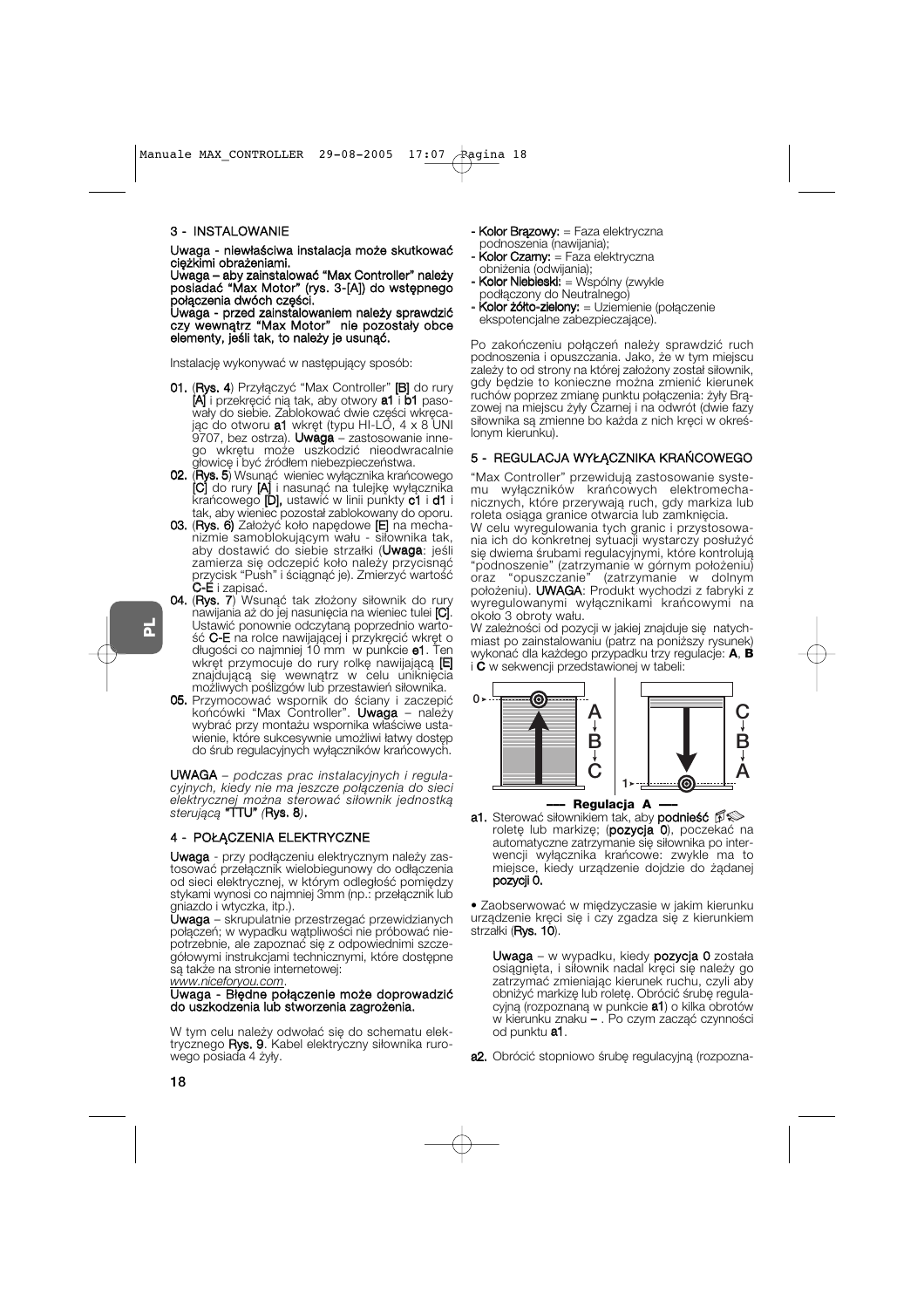

ną w punkcie a1) w kierunku znaku **+**, do momentu dojścia do żądanej pozycji.

Podczas regulacji włączyć siłownik (w fazie podnoszenia) tak, aby przy każdej regulacji urządzenie zatrzymywało się w nowej pozycji.

#### **––– Regulacja B –––**

Rozpoznać śrube regulacyjna **nieużywana w** poprzednim ruchu i przekręcić ją o kilka obrotów w kierunku znaku: **–** .

#### **––– Regulacja C –––**

c1. Sterować siłownikiem tak, aby obniżyć roletę lub markizę  $\mathcal{P} \ll$  (pozycja 1), poczekać aż silnik zatrzyma się na skutek interwencji odpowiednio wyregulowanego wyłącznika krańcowego: zwykle zdarzenie to ma miejsce zanim urządzenie osiągnie żądaną pozycję 1.

• W międzyczasie sprawdzić, w jakim kierunku obraca się rolka nawijająca i poczekać na automatyczne zatrzymanie się siłownika (Rys.10).

Uwaga – w wypadku, kiedy pozycja 1 została osiągnięta, i siłownik nadal kręci się należy go zatrzymać zmieniając kierunek ruchu, czyli aby podnieść markizę lub roletę. Obrócić śrubę regulacyjną (rozpoznaną w punkcie c1) o kilka obrotów w kierunku znaku **–**. Po czym zacząć czynności od punktu c1.

c2. Obrócić, śrubę regulacyjną w jednym z dwóch kierunków (rozpoznanym w punkcie c1) w kierunku znaku **+**, tak aby urządzenie obniżyło się do uzyskania żądanej pozycji zatrzymania. Podczas regulacji włączyć siłownik (w obniżaniu) tak, aby po każdej regulacji śruby urządzenie zatrzymywało się w nowej pozycji.

#### 6 - Co robić gdy...

(pomoc przy napotkanych problemach)

#### …siłownik nie porusza się pomimo, że podłączona została jedna faza elektryczna:

1) może zadziałało zabezpieczenie termiczne: wystarczy odczekać kilka minut, aby siłownik ostygł; 2) sprawdzić obecność napięcia sieciowego i czy zmierzone wartości pomiędzy Wspólnym i fazą elek-

tryczną zasilania odpowiadają wartościom wskazanych na tabliczce znamionowej siłownika. Podłączyć zasilanie do drugiej fazy;

3) sprawdzić czy wyłączniki krańcowe zostały prawidłowo wyregulowane i czy wzajemnie sobie nie przeszkadzają: Obrócić o kilka obrotów w kierunku zegarowym (**+**) dwie śruby regulacyjne.

Jeśli na koniec siłownik nie będzie nadal poruszał się to prawdopodobnie ma miejsce ciężkie uszkodzenie.

#### 7 - CHARAKTERYSTYKI TECHNICZNE (Max Motor - Max Controller)

- Napięcie zasilenia i częstotliwość: prąd i moc, moment i prędkość: patrz dane techniczne na etykietce przy każdym modelu
- Średnica silnika: 45 mm
- Nominalny czas pracy: Maksymalnie 4 minuty
- Clase de protección: IP 44
- Temperatura funkcjonowania: -20°C, +60°C
- Długość przewodu: 3 metry

Nice S.p.A. rezerwuje sobie prawo do wprowadzania zmian w produktach w każdej chwili kiedy będzie uważała to za niezbędne.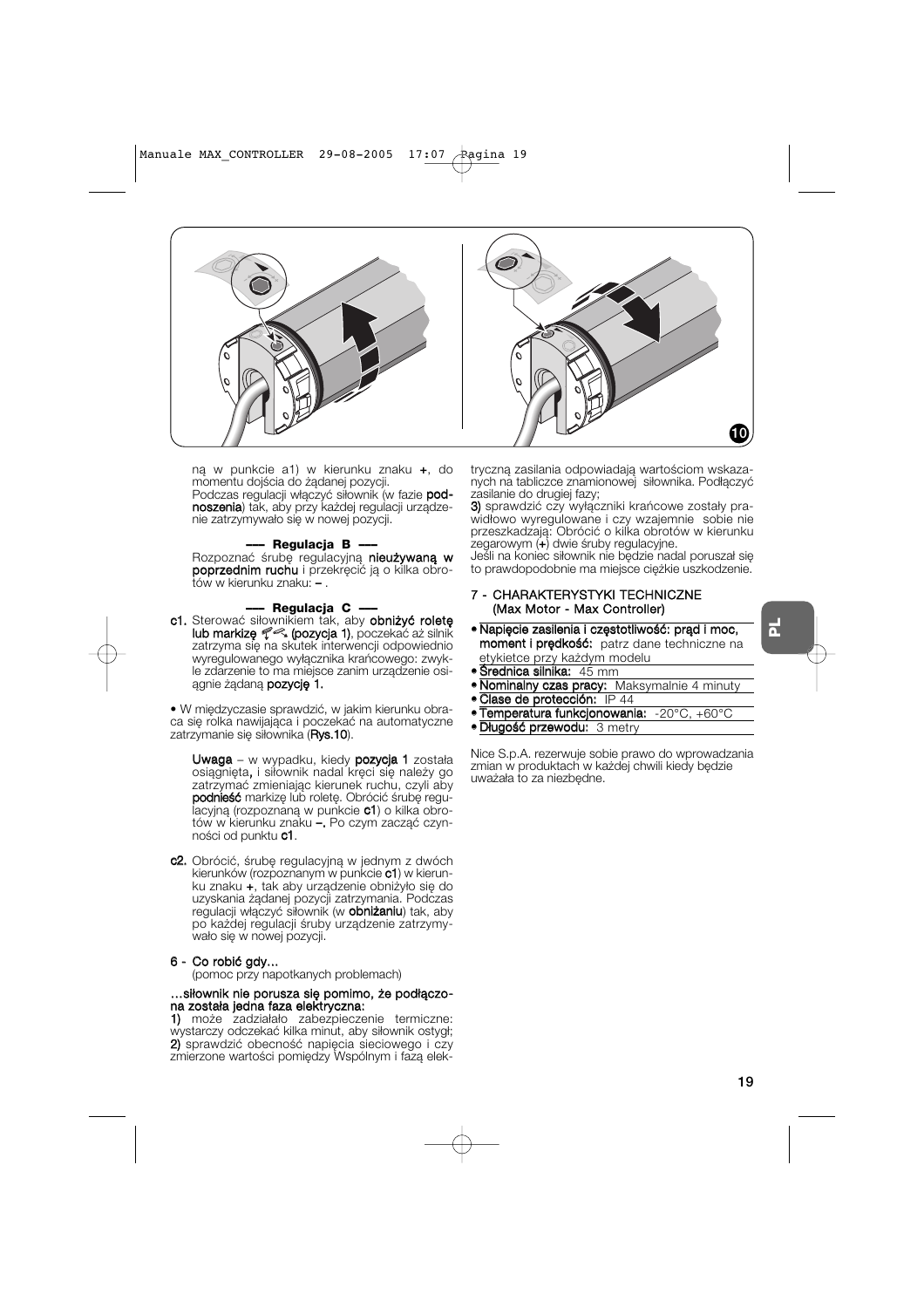#### **1 - AANBEVELINGEN EN VOORZORGS-MAATREGELEN VOOR DE VEILIGHEID**

**Deze handleiding bevat belangrijke aanwijzingen voor de veiligheid bij INSTALLATIE en GEBRUIK van het product.**

#### **INSTALLATIE:**

**Let op! – een niet juist uitgevoerde installatie kan ernstige verwondingen veroorzaken. Hierom raden wij u aan bij de verschillende fasen in het werk nauwgezet alle aanwijzingen voor installatie uit deze handleiding op te volgen.**

#### **GEBRUIK VAN HET PRODUCT:**

**Let op! – denk bij het dagelijks gebruik van dit product eraan dat het voor de veiligheid van de personen belangrijk is deze aanwijzingen nauwgezet op te volgen. Bewaar tenslotte de handleiding zodat u die eventueel later nog kunt raadplegen.**

**INLEIDENDE OPMERKING -** *In deze handleiding wordt het begrippen "***buismotor***" gebruikt om het* **gehele product** *bestaande uit "Max motor" (motor van de automatisering) en uit "Max Controller (kop van de motor) te identificeren.*

- De buismotoren van de lijn MAX zijn gemaakt om rolluiken, zonwering e.d. automatisch omhoog en omlaag te laten gaan; elk ander gebruik is oneigenlijk gebruik en verboden.
- De buismotor dient door gespecialiseerd technisch personeel geïnstalleerd te worden, waarbij de thans geldende veiligheidsvoorschriften en deze aanwijzingen volledig in acht genomen worden.
- Bij het kiezen van het type buismotor dient u rekening te houden met de kenmerken van de te automatiseren toepassing ten aanzien van de waarden van het nominale koppel, de draaisnelheid en de bedrijfstijd zoals u die in de gegevens op het motorplaatje van "Max Motor" vindt.
- Omdat bij het installeren de buismotor binnen de buis van het te automatiseren rolluik, zonwering o.d. aangebracht wordt, dient u voordat u dat gaat doen, rekening te houden met het volgende: motoren met een koppel tot en met 35Nm kunnen geïnstalleerd worden in buizen met een diameter van tenminste 52mm; voor motoren met een groter koppel zijn er buizen met een diameter van tenminste 60mm nodig.
- Voordat u met de installatie van de buismotor gaat beginnen, dient u alle overbodige elektriciteitskabels weg te halen en alle mechanismes die niet noodzakelijk zijn voor de gemotoriseerde functies te deactiveren.
- De bewegende delen van de buismotor moeten beschermd worden als de buismotor geïnstalleerd wordt op een hoogte van minder dan 2,5m van de vloer of ander niveau waarop men kan lopen. Zorg er echter in verband met het onderhoud voor dat het product gemakkelijk te bereiken is.
- Bij zonneschermen moet de afstand in het horizon-

**NEERLANDESE** tale vlak tussen het geheel geopende zonnescherm<br> **NEERLANDESE** en een eventueel voorwerp dat zich daar voor en een eventueel voorwerp dat zich daar voor bevindt, tenminste 40 cm bedragen.

- Zorg ervoor dat de buismotor niet platgedrukt wordt of dat er tegenaan gestoten wordt; laat hem niet vallen of in aanraking komen met vloeistoffen, van welke aard dan ook. Maak geen boorgaten en brengen geen schroeven over de gehele buislengte aan (afb. 1); gebruik in de buis van "Max Motor" geen voorwerpen met scherpe punten (b.v. schroevendraaiers) die de motor en de elektrische contacten zouden kunnen beschadigen.
- Breng bij de installatie in de zone van de buis van "Max Motor", geen schroeven aan die de buismotor eventueel zouden kunnen raken.
- De voedingskabel van "Max Controller" is van het materiaal PVC: Hierdoor is hij geschikt om binnenshuis geïnstalleerd te worden. Bij installatie buitenshuis dient u de kabel met een isoleringsbuis te beschermen; als alternatief kunt u een "Max Controller" met de specifieke kabel voor buiten (type 05RN-F) bestellen.
- Gebruik niet meer dan één schakelaar voor dezelfde buismotor en stuur niet meer dan één buismotor met dezelfde schakelaar aan (**afb. 2**). Gebruik eventueel het specifieke accessoire "TTE" van Nice®.
- De bedieningsschakelaar van de buismotor moet ver van de bewegende delen op een hoogte van meer dan 1,5m geplaatst worden en wel zo dat het rolluik of zonwering gezien kan worden.
- Laat mensen niet dichtbij het rolluik of zonwering komen wanneer dat in beweging is.
- Stel het zonnescherm niet in werking, indien in de nabijheid daarvan werkzaamheden worden verrichten zoals bijvoorbeeld ramen lappen; koppel bij automatische bediening ook de elektrische stroomvoorziening los.
- Laat kinderen niet met de bedieningsorganen spelen en houd afstandsbedieningen uit hun buurt.
- Controleer de balansveren vaak en kijk de kabels op slijtage na (zo deze inrichtingen aanwezig zijn) en wend u voor onderhoud of eventuele reparatie uitsluitend tot gespecialiseerde technici.

#### **2 - BESCHRIJVING EN GEBRUIKSDOEL VAN HET PRODUCT**

De buismotoren van de lijn MAX van Nice® bestaan uit twee componenten: deze besturingseenheid genaamd **"Max Controller"** (**afb. 1**-**[A]**) die de motor aanstuurt en de eindschakelaars beheert en een motor genaamd "**Max Motor**" (**afb. 1**-**[B]**) – niet in deze verpakking –. Met deze twee delen, samen gemonteerd, is het mogelijk verschillende producten zoals rolluiken en zonwering automatisch op te halen en te laten zakken. U dient de meest geschikte motor in functie van de te automatiseren toepassing te kiezen; hiertoe gebruikt u de waarden van het nominale koppel, de draaisnelheid en de bedrijfstijd zoals u die in de gegevens op het motorplaatje vindt.

De buismotor MAX, ook al garandeert die een continue bedrijfstijd van ten hoogste 4 minuten, is ontworpen voor toepassing in en rondom een woning, en dus voor een niet-continu gebruik. In geval van oververhitting (bijvoorbeeld als gevolg van voortdurende inschakelingen) treedt er automatisch een oververhittingsbeveiliging in werking die de toevoer van elektrische stroom onderbreekt en die deze weer herstelt, zodra

**NL**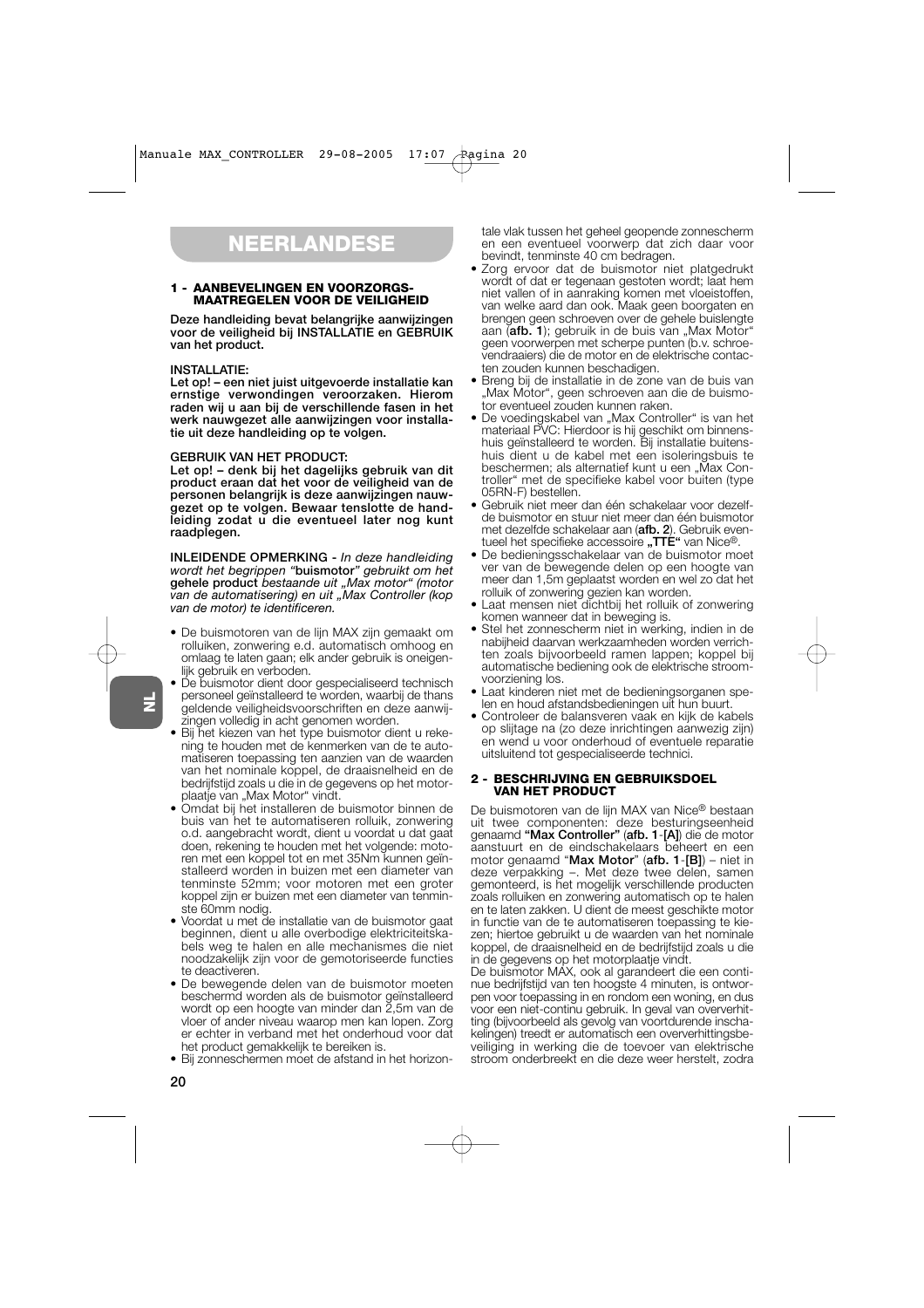de temperatuur weer een normale waarde bereikt.

Alle "Max Motor"hebben aan één uiteinde een asmotor met daarop een zelfblokkerend mechanisme voor het aanbrengen van de meenemer. De motor wordt geïnstalleerd door deze in de buis van het rolluik of de zonwering aan te brengen; ze kan deze omhoog halen en laten zakken. De "Max Controller" is voorzien van een elektromechanische eindschakelaar, die na afstelling daarvan de manoeuvre op de gewenste positie onderbreekt.

#### **3 - INSTALLATIE**

**Let op! – Een niet correct uitgevoerde installatie kan ernstige verwondingen veroorzaken.**

Let op! – om de "Max Controller" te kunnen installeren dient u absoluut over een "Max Motor" te **beschikken (afb. 3 –[A]), omdat de twee delen van tevoren geassembleerd worden.**

**Let op! – Voordat u gaat installeren dient u zich ervan te vergewissen dat er geen stukjes polysty**rol of andere zaken in de "Max Motor" zijn achter**gebleven; verwijder die zo nodig.**

Ga bij het installeren als volgt te werk:

- **01. (afb. 4)** Steek "Max Controller" **[B]** in de buis **[A]** en breng de twee openingen **a1** en **b1 tegenover elkaar waarbij u de kop zover duwt dat die op de bodem vasthaakt**. Zet dan de twee delen vast door in de opening **a1 de meegeleverde schroef** (type HI-LO, 4 x 8 UNI 9707, zonder punt) vast te draaien. **Let op! – indien u een andere schroef zou gebruiken, kan dat behalve de kop onherstelbaar te beschadigen ook een bron van gevaar vormen**.
- **02. (afb. 5)** Steek de adaptiering van de eindschakelaar **[C]** op de buis **[A]** en schuif die tot boven de ringmoer van de eindschakelaar **[D]**, waarbij u de punten **c1** en **d1** op één lijn brengt zodat de adaptiering tegen de aanslag vast blijft zitten.
- **03. (afb. 6)** Zet de meenemer **[E]** op het zelfblokkerende mechanisme van de as-motor, waarbij de desbetreffende pijlen op hun plaats moeten komen (**N.B**. indien u de meenemer wilt loshalen, drukt u op de knop "Push" en haalt u hem ervan af). Meet tenslotte de waarde **C-E** en noteer die.
- **04. (afb. 7)** Breng de buismotor in de buis aan tot het uiteinde van de adaptiering van de eindschakelaar **[C]**. Teken vervolgens op de buis de eerder gemeten waarde **C-E** af en schroef op punt **e1** een zelftappende schroef met een lengte van tenminste 10mm vast. Deze zal de meenemer **[E]** aan de buis vastzetten, waardoor eventueel slippen en verschuiven van de motor voorkomen wordt.
- **05. Bevestig dan de** steunbeugel op de wand en haak daar het uiteinde van "Max Controller" **in**. **Let op! –** bevestig de steunbeugel met een zodanige hoek dat men later gemakkelijk bij de stelschroeven van de eindschakelaars kan komen.

**N.B.** *Tijdens de installatie- en afstellingswerkzaamheden, wanneer er nog geen definitieve elektrische aansluitingen zijn, is het mogelijk de motor met de speciale eenheid* **"TTU"** *aan te sturen (***afb. 8***).*

#### **4 - ELEKTRISCHE AANSLUITINGEN**

**Let op! –** bij het uitvoeren van de elektrische aanslui-

tingen dient u een omnipolaire ontkoppelingsinrichting van het elektriciteitsnet te gebruiken waarvan de contacten tenminste 3 mm uit elkaar staan (bijvoorbeeld: scheidingsschakelaar, stekker en stopcontact, etc.). De aansluitingsinrichtingen worden niet met het product meegeleverd.

**Let op! -** Houd u nauwgezet aan de aanwijzingen voor de aansluitingen zoals die voorzien zijn; waag u in geval van twijfel niet aan experimenten, maar raadpleeg de daarvoor bestemde gespecificeerde technische bladen die ook op de site *www.niceforyou.com* beschikbaar zijn.

**Let op! - Een verkeerd uitgevoerde aansluiting kan storingen of een gevaarlijke situatie veroorzaken.**

Voor de aansluitingen gelieve u het bedradingsschema op **afb. 9 te raadplegen**. De kabel voor de elektrische aansluitingen van de buismotor heeft binnenin 4 draden:

- **bruine kleur:** = elektrische fase voor omhoog;
- **zwarte kleur:** = elektrische fase voor omlaag;
- **blauwe kleur:** = Gemeenschappelijk (gewoonlijke aangesloten op de Nulleider)
- **groen-gele kleur:** = Aarde (equipotentiaalverbinding ter beveiliging).

Nadat u een en ander aangesloten hebt dient u de manoeuvres omhoog en omlaag van het rolluik, zonnewering e.d, te controleren. Omdat dit op dit punt afhangt van de kant waar de motor in de buis geplaatst is, kunt u zo nodig de richting van de twee manoeuvres wijzigen door de twee draden bruin en zwart om te wisselen (de twee elektrische fasen van de motor zijn volledig onderling uitwisselbaar omdat elk daarvan de motor in een richting doet draaien).

## **5 - AFSTELLING VAN DE EINDSCHAKELAARS**

"Max Controller" heeft een systeem met elektromechanische eindschakelaars dat de stroomtoevoer onderbreekt wanneer de zonwering of het rolluik de eindpositie open en dicht bereikt heeft. Om deze twee posities af te stellen en ze aan het specifieke geval aan te passen behoeft u alleen maar aan de twee stelschroeven te draaien die de manoeuvre "omhoog" (stop boven) en "omlaag" (stop beneden) regelen. **N.B.:** wanneer het product de fabriek verlaat, zijn de eindposities van de eindschakelaar op ongeveer 3 omwentelingen van de as afgesteld.

Al naar gelang de positie van het rolluik of het zonnescherm onmiddellijk na de installatie (zie de afbeeldingen hieronder), dient u voor elk geval de drie afstellingen **A, B** en **C** uit te voeren in de volgorde zoals ze in onderstaande schema's zijn aangegeven:



#### **––– Afstelling A –––**

**a1.** Stuur de motor zo aan dat deze het rolluik of dergelijke **omhoog haalt** (**positie 0**) en wacht tot de motor stopt als gevolg van inwerkingtre-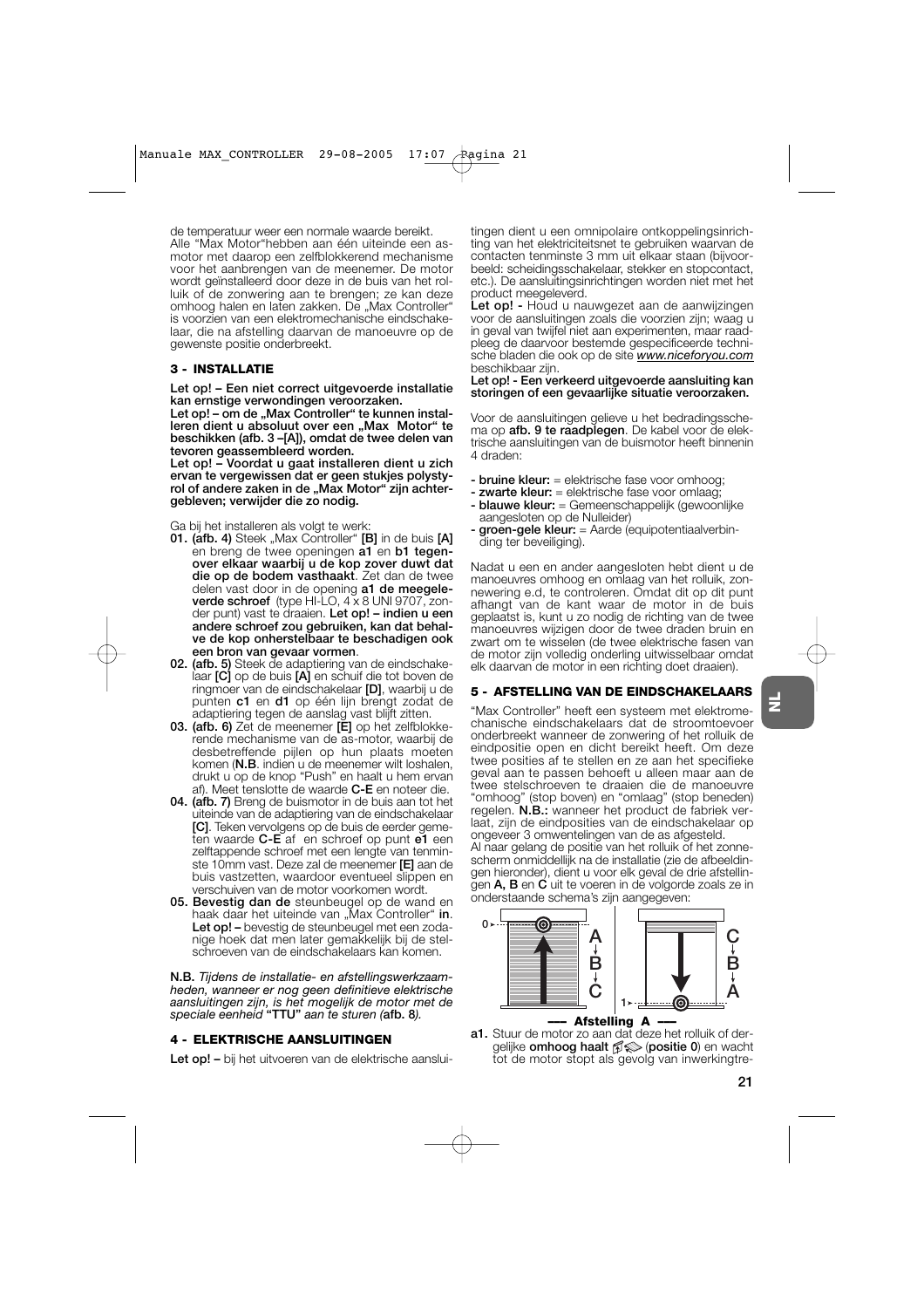

ding van de eindschakelaar zoals die op dat moment afgesteld is; normaal gesproken gebeurt dit voordat het rolluik de gewenste **positie 0** bereikt.

**•** Kijk in de tussentijd in welke richting de buis draait en kies dan de stelschroef gemarkeerd met de pijl die in dezelfde richting wijst **(afb. 10).**

Let op – indien de motor door blijft draaien, nadat de **positie 0** bereikt is, dient u deze onmiddellijk te laten stoppen en de beweging om te draaien, waarbij u het rolluik een stukje laat dalen. Draai vervolgens de stelschroef (welke u op punt **a1** gekozen hebt ) enkel slagen om in de richting van het teken **–** . Hervat tenslote de procedure vanaf punt **a1**.

**a2.** Draai vervolgens beetje bij beetje de stelschroef (welke u op punt **a1** gekozen hebt) in de richting van het teken **+** , zodat het rolluik naar omhoog gaat en de gewenste eindpositie bereikt. Activeer bij het afstellen de motor (bij het **naar omhoog gaan**) zodat bij elke afstelling van de schroef, het rolluik op de nieuwe positie stopt.

#### **––– Afstelling B –––**

Stel vast welke stelschroef **in de voorgaande manoeuvre niet gebruikt is** en draai die enige slagen in de richting van het **– teken** om.

#### **––– Afstelling C –––**

**c1.** Stuur de motor zo aan dat deze het rolluik of dergelijke **laat zakken <a>** (positie 1) en wacht totdat de motor stopt als gevolg van inwerkingtreding van de eindschakelaar zoals die op dat moment afgesteld is; normaal gesproken gebeurt dit voordat het rolluik de gewenste **positie 1** bereikt.

• Kijk in de tussentijd in welke richting de buis draait en kies dan de stelschroef gemarkeerd met de pijl die in dezelfde richting wijst **(afb. 10).**

**Let op –** indien de motor door blijft draaien, nadat de **positie 1** bereikt is, dient u deze onmiddellijk te laten stoppen en de beweging om te draaien, waarbij u het rolluik een stukje omhoog laat gaan. Draai vervolgens de stelschroef (welke u op punt **c1** gekozen hebt ) enkel slagen om in de richting van het teken **–** . Hervat tenslote de procedure vanaf punt **c1**.

**c2.** Draai vervolgens beetje bij beetje de stelschroef (welke u op punt **c1** gekozen hebt) in de richting van het teken **+**, zodat het rolluik naar omhoog gaat en de gewenste eindpositie bereikt. Activeer bij het afstellen de motor (bij het **naar omlaag gaan**) zodat bij elke afstelling van de schroef, het rolluik op de nieuwe positie stopt.

#### **6 - Wat te doen als…**

(leiddraad voor de oplossing van problemen)

#### **…de motor niet van start gaat ondanks het feit dat ze onder spanning staat:**

**1)** controleer of de oververhittingsbeveiliging in werking is getreden: in dit geval behoeft u alleen maar te wachten tot de motor afgekoeld is;

**2)** controleer of er spanning op het elektriciteitsnet staat en de waarden daarvan overeenkomen met die welke op het motorplaatie zijn aangebracht; meet hierbij de waarden tussen Gemeenschappelijk en de gevoede elektrische fase en probeer tenslotte de tegengestelde elektrische fase te voeden;

**3)** controleer of de twee eindschakelaars slecht zijn afgesteld en tegelijkertijd in werking komen: draai de twee stelschroeven enkele slagen met de wijzers van de klok mee (**+**), om.

Als na afloop van deze controles de motor nog steeds niet van start gaat, is er waarschijnlijk sprake van een ernstig defect.

#### **7 - TECHNISCHE GEGEVENS (Max Motor - Max Controller)**

- **Voedingsspanning en frequentie, stroom en vermogen, koppel en snelheid:** zie de technische gegevens op het machineplaatje van het model
- **Diameter van de motor:** 45 mm
- **Nominale bedrijfstijd:** maximaal 4 minuten
- **Beschermingsgraad:** IP 44
- **Werkingstempertuur:** -20°C; +60°C
- **Lengte aansluitkapel:** 3 m

Nice S.p.a behoudt zich het recht voor op ieder door haar noodzakelijk geacht tijdstip wijzigingen in haar producten aan te brengen.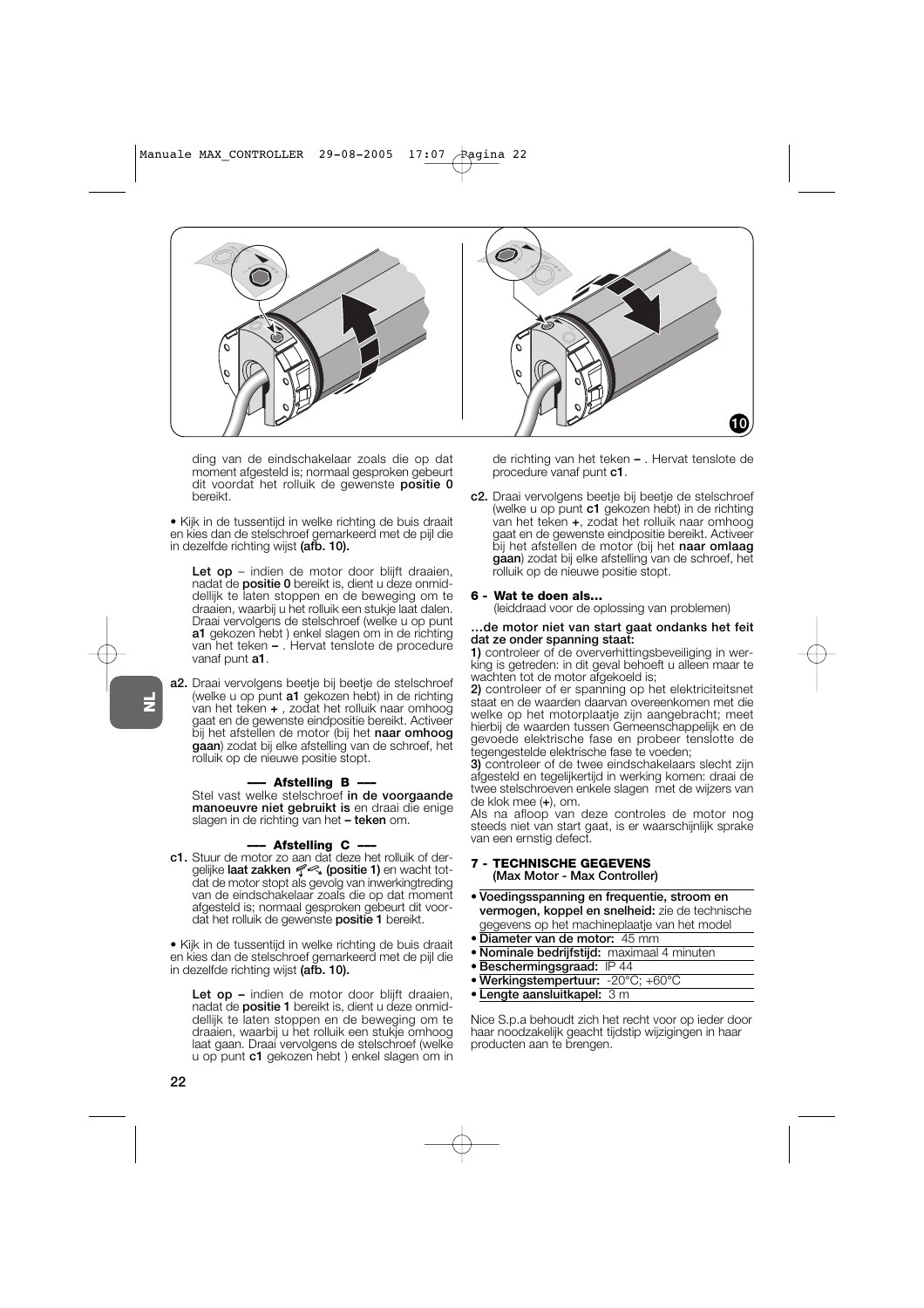# **ENGLISH**

# **ITALIANO**

#### **DISPOSAL**

As for the installation operations, once this product has reached the end of its lifecycle the dismantling operations must also be performed by qualified personnel.

This product is constructed of a variety of materials, some of which may be recycled while others must be properly scrapped. Find out about the recycling and disposal regulations locally in force for this category of product.

Warning: some components of this product may contain polluting or hazardous substances, which, if improperly disposed of, may be harmful to the environment or human health.

As the symbol in **Fig. A** illustrates, disposal of this product in ordinary household waste is forbidden. Sort waste product before disposal according to the regulations locally in force, or deliver the product to your retailer upon purchasing a new equivalent product.

**Warning:** local regulations may carry stiff penalties for wrongful disposal of this product.

#### **SMALTIMENTO**

Come per le operazioni d'installazione, anche al termine della vita di questo prodotto, le operazioni di smantellamento devono essere eseguite da personale qualificato.

Questo prodotto è costituito da vari tipi di materiali: alcuni possono essere riciclati, altri devono essere smaltiti. Informatevi sui sistemi di riciclaggio o smaltimento previsti dai regolamenti vigenti nel vostro territorio, per questa categoria di prodotto.

Attenzione: alcune parti del prodotto possono contenere sostanze inquinanti o pericolose che, se disperse, potrebbero provocare effetti dannosi sull'ambiente e sulla salute umana.

Come indicato dal simbolo di **Fig. A** è vietato gettare questo prodotto nei rifiuti domestici. Eseguire quindi la "raccolta separata" per lo smaltimento, secondo i metodi previsti dai regolamenti vigenti nel vostro territorio, oppure riconsegnare il prodotto al venditore nel momento dell'acquisto di un nuovo prodotto equivalente.

**Attenzione:** i regolamenti locali possono prevedere pesanti sanzioni in caso di smaltimento abusivo di questo prodotto.

# **FRANÇAIS**

#### **MISE AU REBUT**

Comme pour les opérations d'installation, quand ce produit arrive en fin de vie, les opérations de démantèlement doivent être effectuées par du personnel qualifié.

Ce produit est constitué de différents types de matériaux : certains peuvent être recyclés, d'autres doivent être mis au rebut. Informez-vous sur les systèmes de recyclage ou de mise au rebut prévus dans votre région, pour cette catégorie de produit. Attention : certaines parties du produit peuvent contenir des substances polluantes ou dangereuses qui pourraient nuire gravement à l'environnement et à la santé des personnes en cas de dispersion.

Comme le rappelle le symbole de la **Fig. A** il est interdit de jeter ce produit avec les ordures ménagères. Procédez par conséquent à un tri pour la collecte sélective, suivant les méthodes prévues par les règlements locaux en vigueur, ou bien, remettez le produit au vendeur au moment de l'achat d'un nouveau produit équivalent.

**Attention :** les règlements locaux peuvent prévoir des sanctions graves en cas de non-respect des prescriptions pour la mise au rebut du produit.

# **ESPAÑOL**

#### **DESGUACE**

Al igual que para las operaciones de instalación, también al concluir la vida útil de este producto, las operaciones de desguace deben ser llevadas a cabo por personal experto.

Este producto está formado por diferentes tipos de materiales: algunos pueden ser reciclados, otros deben ser eliminados. Infórmese sobre los sistemas de reciclaje o eliminación previstos por los reglamentos vigentes en el territorio para esta categoría de productos.

Atención: algunas partes del producto pueden contener substancias contaminantes o peligrosas que podrían tener efectos perjudiciales para el medio ambiente o para la salud humana.

Tal como indicado por el símbolo de **Fig. A** está prohibido arrojar este producto entre los residuos domésticos. Lleve a cabo la "recogida selectiva" según los métodos previstos por los reglamentos vigentes en su territorio, o entregue el producto al vendedor cuando compre un nuevo producto equivalente.

**Atención:** los reglamentos locales pueden prever sanciones graves en caso de eliminación abusiva de este producto.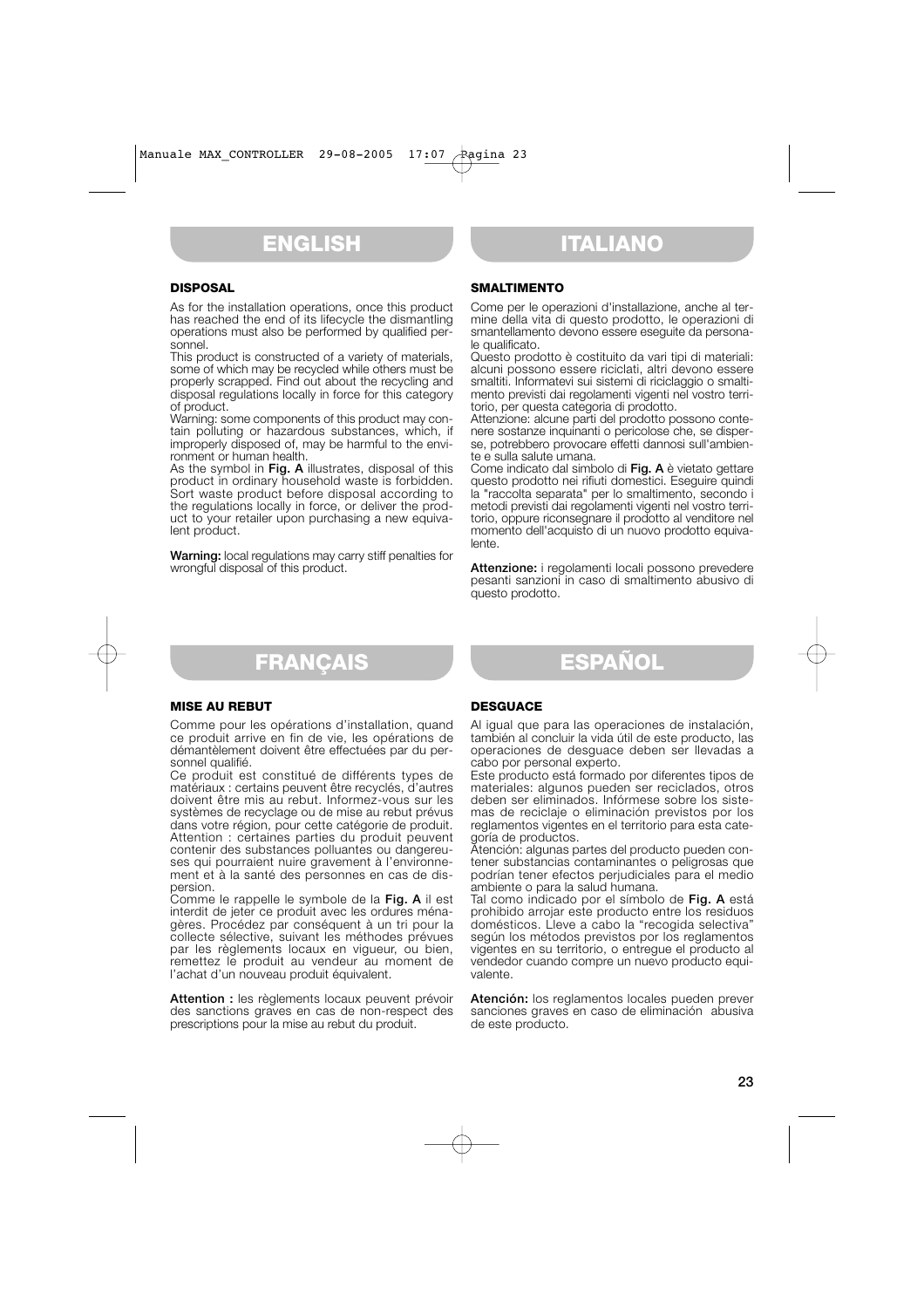# **DEUTSCH**

# **POLSKI**

#### **ENTSORGUNG**

Wie die Installationsarbeiten muss auch die Abrüstung dieses Produktes am Ende seiner Lebensdauer durch Fachpersonal ausgeführt werden.

Dieses Produkt besteht aus verschiedenen Stoffen, von denen einige recycled werden können, andere müssen hingegen entsorgt werden. Informieren Sie sich über die Recycling- oder Entsorgungssysteme für dieses Produkt, die von den auf Ihrem Gebiet gültigen Verordnungen vorgesehen sind.

Achtung: bestimmte Teile des Produktes können Schadstoffe oder gefährliche Substanzen enthalten, die, falls in die Umwelt gegeben, schädliche Wirkungen auf die Umwelt und die Gesundheit der Menschen haben könnten.

Wie durch das Symbol in **Abb. A** angegeben, ist es verboten, dieses Produkt zum Haushaltmüll zu geben. Daher differenziert nach den Methoden entsorgen, die von den auf Ihrem Gebiet gültigen Verordnungen vorgesehen sind, oder das Produkt dem Verkäufer beim Kauf eines neuen, gleichwertigen Produktes zurückgeben.

**Achtung:** die örtlichen Verordnungen sehen schwere Strafen im Fall einer widerrechtlichen Entsorgung dieses Produktes vor.

#### UTYLIZACJA

Jak w przypadku czynności instalacyjnych, także na po zakończeniu żywotności tego produktu, czynności utylizacyjne winny być wykonane przez wykwalifikowany personel.

Produkt ten wykonany jest z różnego rodzaju materiałów: jedne z nich mogą być odzyskane, inne muszą zostać utylizowane. Zapoznajcie się Państwo z systemami recyklingu lub utylizacji przewidzianymi w uregulowaniach obowiązujących w waszym miejscu zamieszkania dla tej kategorii wyrobu.

Uwaga: pewne części produktu mogą zawierać substancje zanieczyszczające lub niebezpieczne, które po porzuceniu w otoczeniu mogą wywołać skutki szkodliwe lub niebezpieczne dla środowiska i zdrowia ludzkiego.

Jak to wskazuje symbol z Rys. A zabrania się wyrzucania tego produktu wraz z odpadami domowymi. Należy stosować segregacje odpadów przeznaczonych do utylizacji zgodnie z metodami przewidzianymi przez uregulowania obowiązujące w waszym miejscu zamieszkania, lub zwrócić produkt do sprzedawcy z chwilą zakupu nowego wyrobu będącego jego odpowiednikiem.

Uwaga: lokalne uregulowania mogą przewidywać ciężkie sankcje w przypadku nadużyć przy utylizacji tego produktu.



#### **AFVALVERWERKING**

Wanneer de levensduur van dit product ten einde is, dienen, zoals dit ook bij de installatiewerkzaamheden het geval is, de ontmantelingswerkzaamheden door gekwalificeerd personeel uitgevoerd te worden.

Dit product bestaat uit verschillende soorten materialen: sommige hiervan kunnen hergebruikt worden, andere dienen verwerkt te worden. Win informatie in over de systemen van recycling of afvalverwerking welke in uw gebied voor deze categorie producten voorzien zijn.

Let op: sommige delen van dit product kunnen vervuilende of gevaarlijke stoffen bevatten welke bij verspreiding een bedreiging voor het milieu of de gezondheid van mensen zouden kunnen vormen.

Zoals met het symbool op **afb. A** aangegeven wordt, is het verboden dit product met het gewone huisafval weg te gooien. Scheid daarom het afval volgens de methoden zoals die in de regelgeving van het gebied waar u woont, voorzien zijn. Ook kunt u het product bij uw leverancier inleveren wanneer u een nieuw gelijkwaardig product aanschaft.

Let op: de plaatselijke regelgeving kan in strenge straffen voorzien, indien iemand zich illegaal van dit product ontdoet.

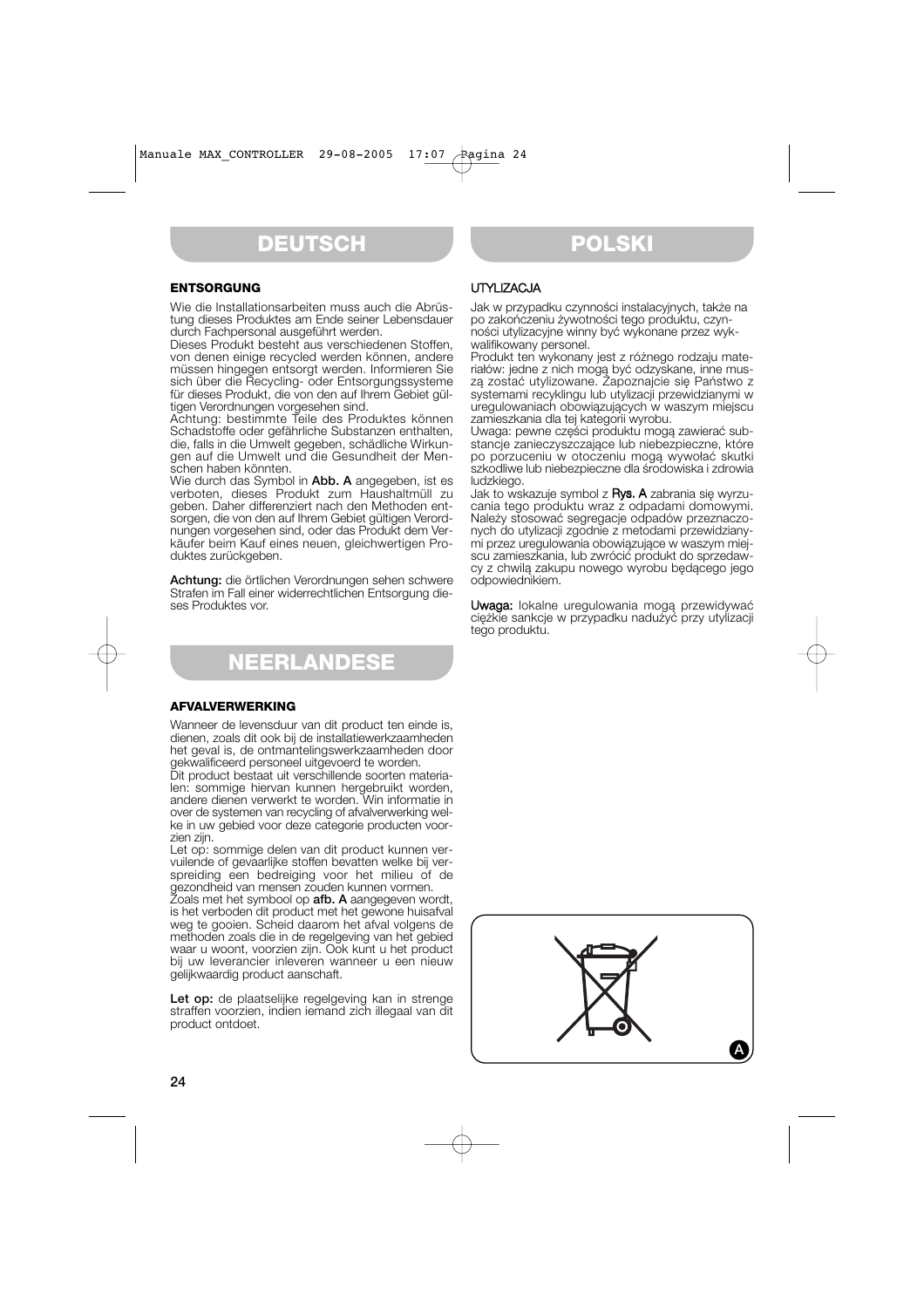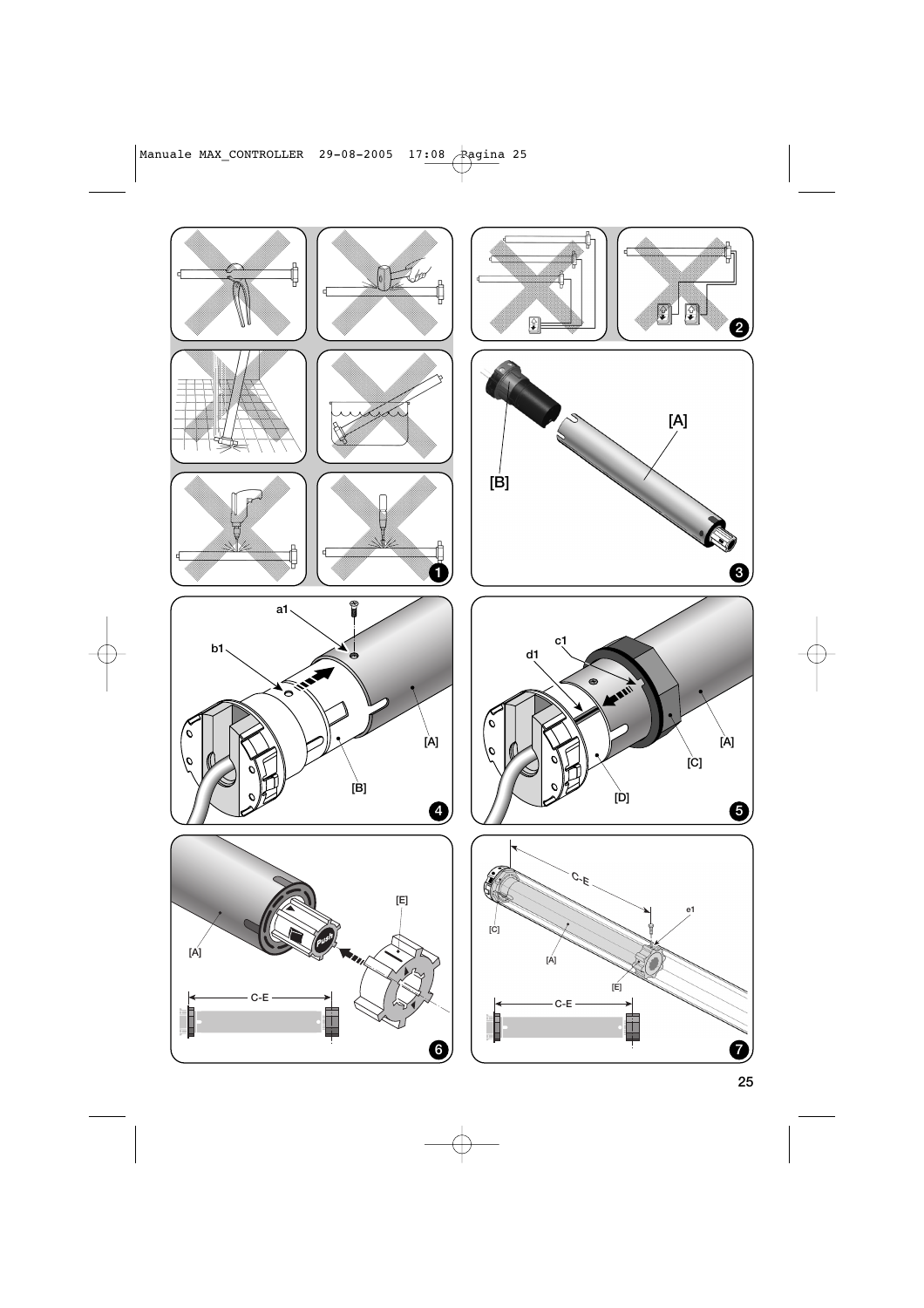



#### **DICHIARAZIONE CE DI CONFORMITÀ**

alle Direttive 73/23/CEE e 89/336/CEE

Numero: **222/Max**; Revisione: **<sup>0</sup>**

Il sottoscritto Lauro Buoro in qualità di Amministratore Delegato, dichiara sotto la propria responsabilità che il prodotto:

**Nome produttore:** NICE s.p.a. - Via Pezza Alta 13, Z.I. Rustignè, 31046 Oderzo (TV) Italia

**Tipo:** Motoriduttore tubolare per tapparelle, tende da sole e scherni solari.

#### **Modello:** Max

Risulta conforme a quanto previsto dalle seguenti direttive comunitarie, così come modificate dalla Direttiva 93/68/CEE del consiglio del 22 Luglio 1993:

• 73/23/CEE; DIRETTIVA 73/23/CEE DEL CONSIGLIO del 19 febbraio 1973 concernente il riavvicinamento delle legislazioni degli Stati membri relative al materiale elettrico destinato ad essere adoperato entro taluni limiti di tensione. Secondo le seguenti norme armonizzate:

EN 60335-1; EN 60335-2-97

• 89/336/CEE; DIRETTIVA 89/336/CEE DEL CONSIGLIO del 3 maggio 1989, per il riavvicinamento delle legislazioni degli Stati membri relative alla compatibilità elettromagnetica.

Secondo le seguenti norme armonizzate: EN 61000-6-2; EN 61000-6-3

**Oderzo, 07 Luglio 2005**



#### **EC DECLARATION OF CONFORMITY**

according to the directives 73/23/EEC and 89/336/EEC

Number: **222/Max/GB**; Revision: **<sup>0</sup>**

The undersigned Lauro Buoro, managing director, declares under his sole responsibility that the following product:

**Manufacturer's name:** NICE s.p.a. - Via Pezza Alta 13, Z.I. Rustignè, 31046 Oderzo (TV) Italy

**Type:** Tubular gearmotor for roller shutters, awnings and sun screens.

**Models:** Max

Satisfies the essential requirements of the following Directives, as amended by the directive 93/68/EEC of the European Council of 22nd July 1993:

• 73/23/EEC; DIRECTIVE 73/23/EEC OF THE EUROPEAN COUNCIL of 19th February 1973 for the harmonization of the legislation of member States regarding electrical equipment designed to be used within certain voltage limits.

According to the following harmonised standards: EN 60335-1; EN 60335-2-97

• 89/336/EEC; DIRECTIVE 89/336/EEC OF THE EUROPE-AN COUNCIL of 3rd May 1989, for the harmonization of the legislations of member States regarding electromagnetic compatibility.

According to the following harmonised standards: EN 61000-6-2; EN 61000-6-3

#### **Oderzo, 07th July 2005**

Super **Lauro Buoro** *(Managing Director)*